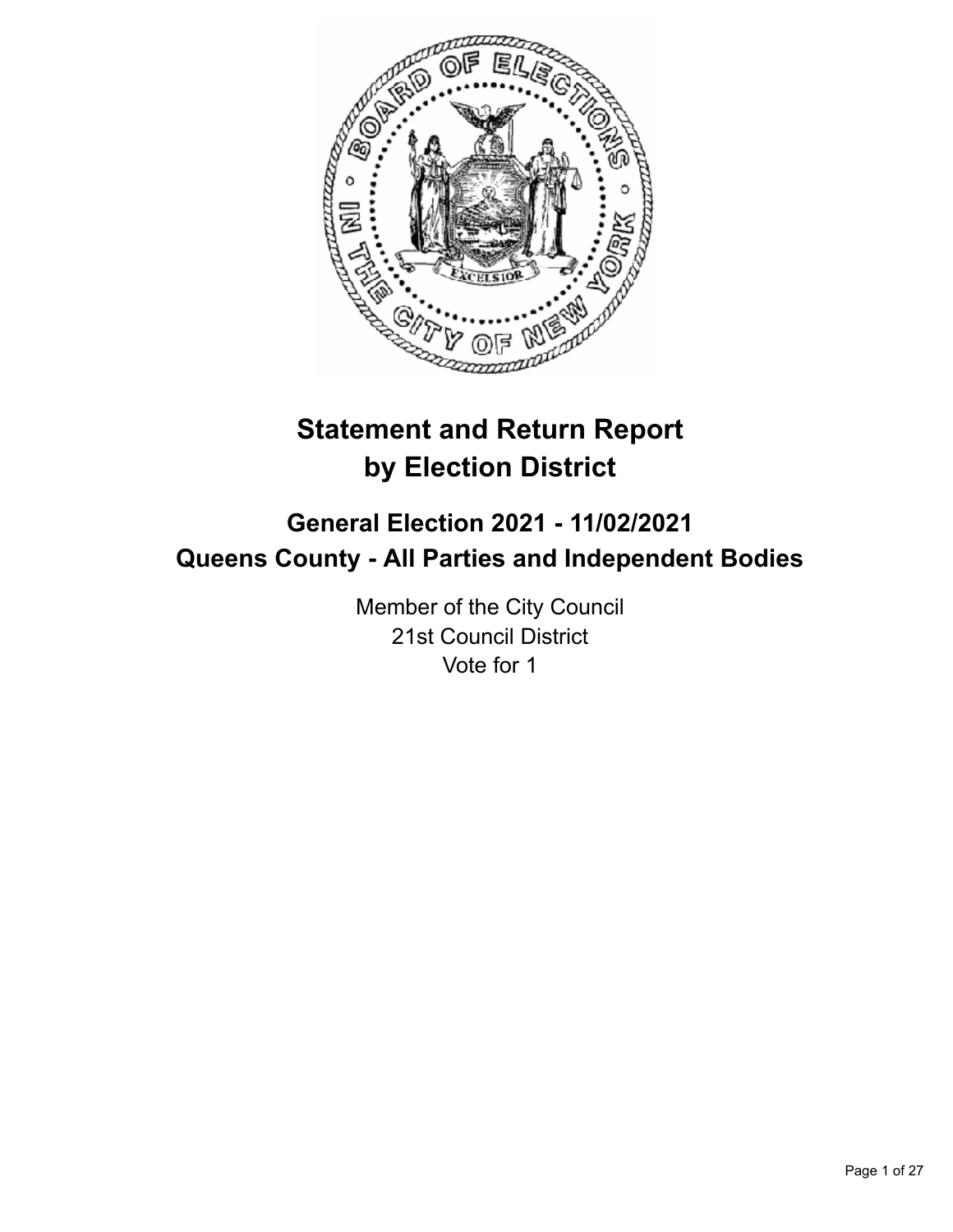

| <b>Total Votes</b>                                       | 0        |
|----------------------------------------------------------|----------|
| FRANCISCO P. MOYA (DEMOCRATIC)                           | 0        |
| <b>Total Applicable Ballots</b>                          | 0        |
| Less - Inapplicable Federal/Special Presidential Ballots | $\Omega$ |
| <b>Total Ballots</b>                                     | 0        |
| AFFIDAVIT                                                | 0        |
| <b>ABSENTEE / MILITARY</b>                               | $\Omega$ |
| <b>MANUALLY COUNTED EMERGENCY</b>                        | 0        |
| PUBLIC COUNTER                                           | $\Omega$ |

# **073/27 COMBINED into: 029/35**

| PUBLIC COUNTER                                           | O |
|----------------------------------------------------------|---|
| MANUALLY COUNTED EMERGENCY                               | O |
| ABSENTEE / MILITARY                                      | 0 |
| AFFIDAVIT                                                | O |
| <b>Total Ballots</b>                                     | 0 |
| Less - Inapplicable Federal/Special Presidential Ballots | O |
| <b>Total Applicable Ballots</b>                          |   |
| FRANCISCO P. MOYA (DEMOCRATIC)                           |   |
| <b>Total Votes</b>                                       |   |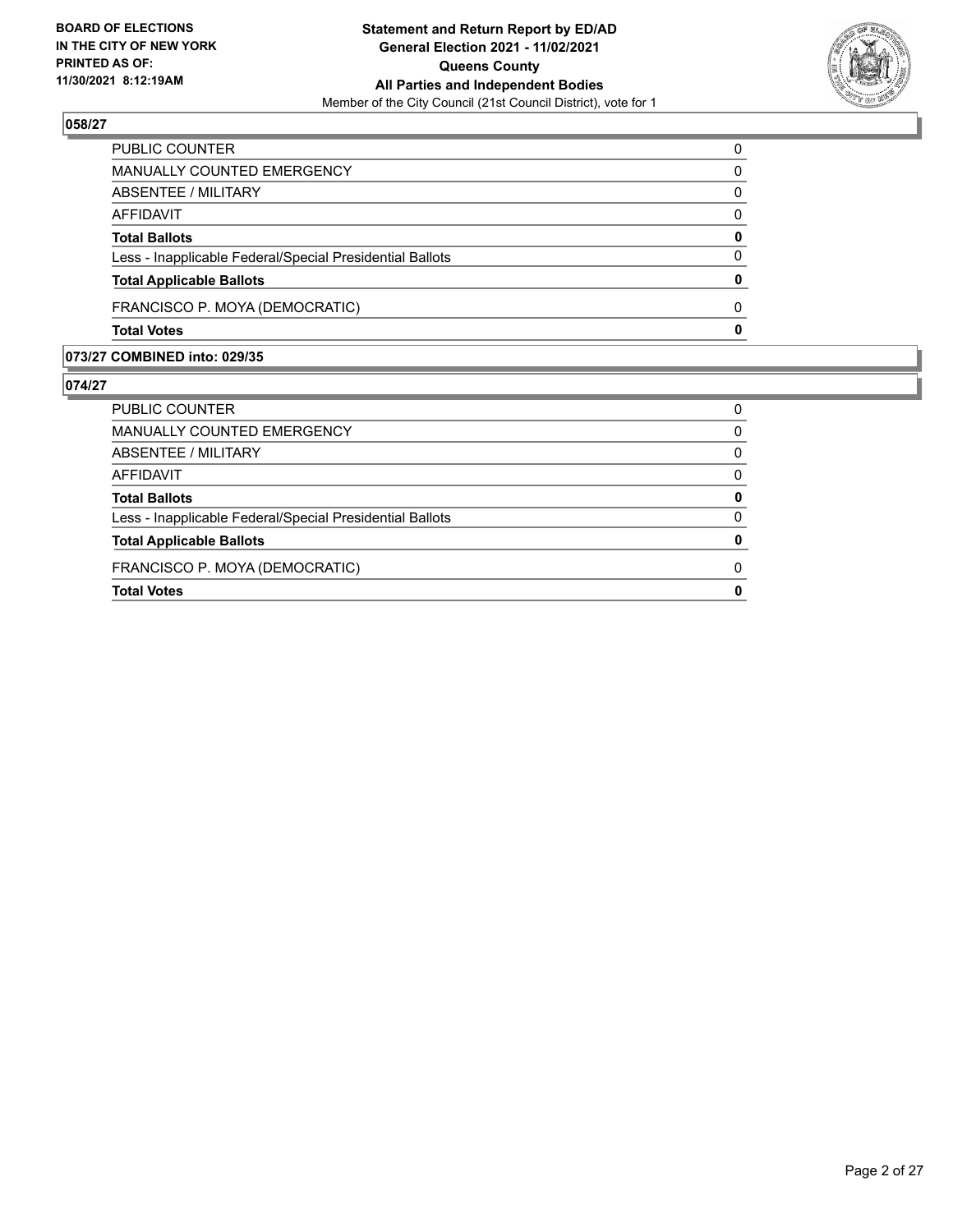

| PUBLIC COUNTER                                           | 110      |
|----------------------------------------------------------|----------|
| MANUALLY COUNTED EMERGENCY                               | 0        |
| <b>ABSENTEE / MILITARY</b>                               | 4        |
| AFFIDAVIT                                                |          |
| <b>Total Ballots</b>                                     | 115      |
| Less - Inapplicable Federal/Special Presidential Ballots | $\Omega$ |
| <b>Total Applicable Ballots</b>                          | 115      |
| FRANCISCO P. MOYA (DEMOCRATIC)                           | 87       |
| <b>Total Votes</b>                                       | 87       |
| Unrecorded                                               | 28       |

#### **002/34**

| PUBLIC COUNTER                                           | 138 |
|----------------------------------------------------------|-----|
| MANUALLY COUNTED EMERGENCY                               | 0   |
| ABSENTEE / MILITARY                                      | 6   |
| AFFIDAVIT                                                | 0   |
| <b>Total Ballots</b>                                     | 144 |
| Less - Inapplicable Federal/Special Presidential Ballots | 0   |
| <b>Total Applicable Ballots</b>                          | 144 |
| FRANCISCO P. MOYA (DEMOCRATIC)                           | 110 |
| <b>Total Votes</b>                                       | 110 |
| Unrecorded                                               | 34  |
|                                                          |     |

| <b>PUBLIC COUNTER</b>                                    | 161 |
|----------------------------------------------------------|-----|
| <b>MANUALLY COUNTED EMERGENCY</b>                        | 0   |
| ABSENTEE / MILITARY                                      | 2   |
| <b>AFFIDAVIT</b>                                         | 0   |
| <b>Total Ballots</b>                                     | 163 |
| Less - Inapplicable Federal/Special Presidential Ballots | 0   |
| <b>Total Applicable Ballots</b>                          | 163 |
| FRANCISCO P. MOYA (DEMOCRATIC)                           | 120 |
| CURTIS A. SLIWA (WRITE-IN)                               |     |
| DONALD J TRUMP (WRITE-IN)                                | 1   |
| EDWIN DEJESUS (WRITE-IN)                                 | 1   |
| TALEA WUFKA (WRITE-IN)                                   |     |
| UNATTRIBUTABLE WRITE-IN (WRITE-IN)                       | 1   |
| <b>Total Votes</b>                                       | 125 |
| Unrecorded                                               | 38  |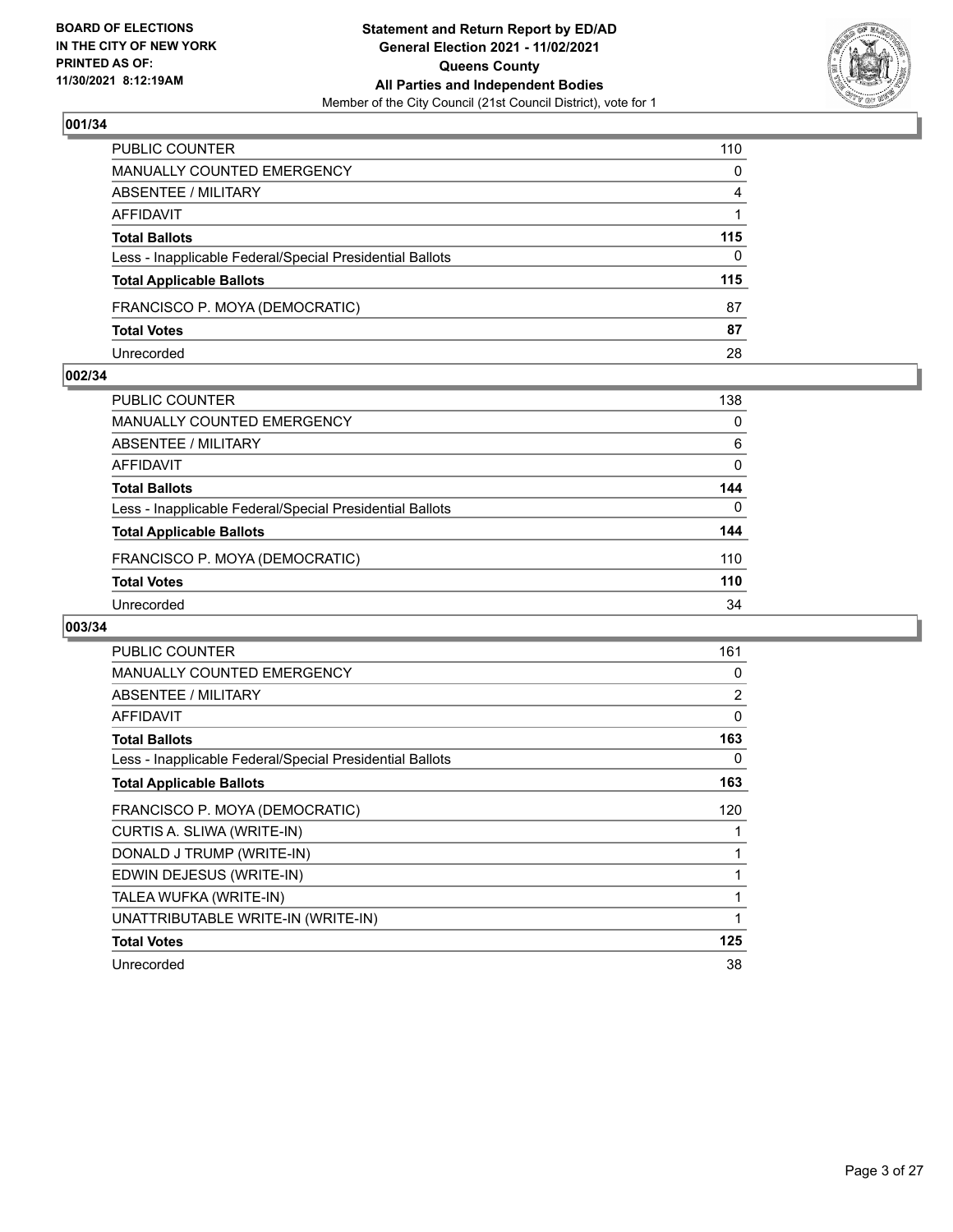

| PUBLIC COUNTER                                           | 138 |
|----------------------------------------------------------|-----|
| <b>MANUALLY COUNTED EMERGENCY</b>                        | 0   |
| <b>ABSENTEE / MILITARY</b>                               | 6   |
| AFFIDAVIT                                                |     |
| <b>Total Ballots</b>                                     | 145 |
| Less - Inapplicable Federal/Special Presidential Ballots | 0   |
| <b>Total Applicable Ballots</b>                          | 145 |
| FRANCISCO P. MOYA (DEMOCRATIC)                           | 106 |
| UNATTRIBUTABLE WRITE-IN (WRITE-IN)                       | 2   |
| <b>Total Votes</b>                                       | 108 |
| Unrecorded                                               | 37  |

#### **005/34**

| <b>PUBLIC COUNTER</b>                                    | 143 |
|----------------------------------------------------------|-----|
| MANUALLY COUNTED EMERGENCY                               | 0   |
| ABSENTEE / MILITARY                                      | 8   |
| <b>AFFIDAVIT</b>                                         | 0   |
| <b>Total Ballots</b>                                     | 151 |
| Less - Inapplicable Federal/Special Presidential Ballots | 0   |
| <b>Total Applicable Ballots</b>                          | 151 |
| FRANCISCO P. MOYA (DEMOCRATIC)                           | 104 |
| HIRAM MONSERRATE (WRITE-IN)                              | 2   |
| OTIS PUSS (WRITE-IN)                                     |     |
| <b>Total Votes</b>                                       | 107 |
| Unrecorded                                               | 44  |

| <b>PUBLIC COUNTER</b>                                    | 71       |
|----------------------------------------------------------|----------|
| MANUALLY COUNTED EMERGENCY                               | 0        |
| ABSENTEE / MILITARY                                      | 8        |
| AFFIDAVIT                                                | $\Omega$ |
| <b>Total Ballots</b>                                     | 79       |
| Less - Inapplicable Federal/Special Presidential Ballots | $\Omega$ |
| <b>Total Applicable Ballots</b>                          | 79       |
| FRANCISCO P. MOYA (DEMOCRATIC)                           | 66       |
| <b>Total Votes</b>                                       | 66       |
| Unrecorded                                               | 13       |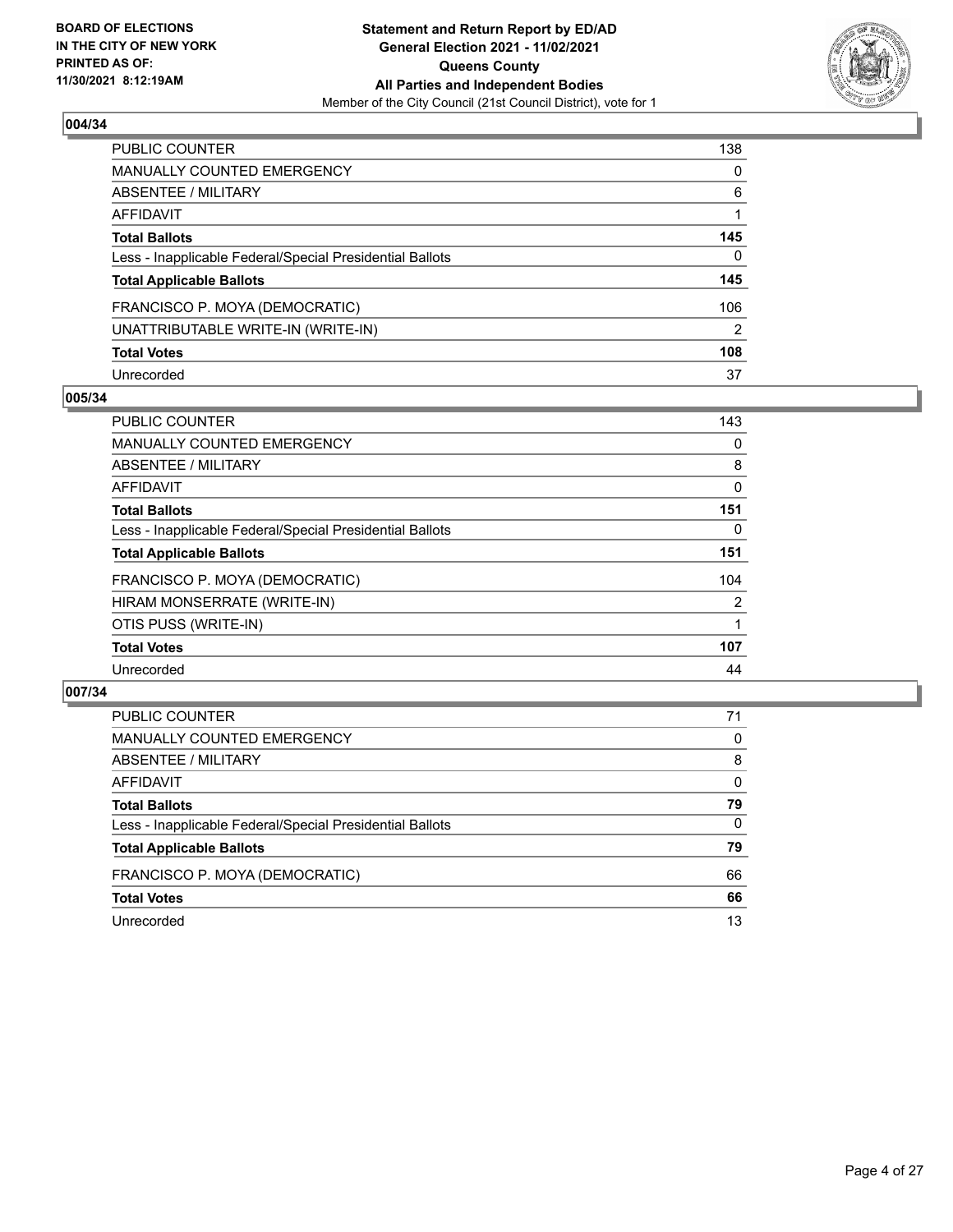

| PUBLIC COUNTER                                           | 205 |
|----------------------------------------------------------|-----|
| <b>MANUALLY COUNTED EMERGENCY</b>                        | 0   |
| <b>ABSENTEE / MILITARY</b>                               | 3   |
| AFFIDAVIT                                                |     |
| <b>Total Ballots</b>                                     | 209 |
| Less - Inapplicable Federal/Special Presidential Ballots | 0   |
| <b>Total Applicable Ballots</b>                          | 209 |
| FRANCISCO P. MOYA (DEMOCRATIC)                           | 160 |
| ELIJA FATMIA (WRITE-IN)                                  |     |
| <b>GERSHON GOLDMAN (WRITE-IN)</b>                        |     |
| NUALA O'DOHERTY-NARANJO (WRITE-IN)                       |     |
| UNATTRIBUTABLE WRITE-IN (WRITE-IN)                       |     |
| <b>Total Votes</b>                                       | 164 |
| Unrecorded                                               | 45  |

## **012/34**

| PUBLIC COUNTER                                           | 118      |
|----------------------------------------------------------|----------|
| MANUALLY COUNTED EMERGENCY                               | $\Omega$ |
| ABSENTEE / MILITARY                                      | 9        |
| AFFIDAVIT                                                |          |
| <b>Total Ballots</b>                                     | 128      |
| Less - Inapplicable Federal/Special Presidential Ballots | 0        |
| <b>Total Applicable Ballots</b>                          | 128      |
| FRANCISCO P. MOYA (DEMOCRATIC)                           | 99       |
| INGRID GOMEZ (WRITE-IN)                                  |          |
| UNATTRIBUTABLE WRITE-IN (WRITE-IN)                       | 2        |
| <b>Total Votes</b>                                       | 102      |
| Unrecorded                                               | 26       |

| PUBLIC COUNTER                                           | 159 |
|----------------------------------------------------------|-----|
| MANUALLY COUNTED EMERGENCY                               | 0   |
| ABSENTEE / MILITARY                                      | 3   |
| AFFIDAVIT                                                | 3   |
| <b>Total Ballots</b>                                     | 165 |
| Less - Inapplicable Federal/Special Presidential Ballots | 0   |
| <b>Total Applicable Ballots</b>                          | 165 |
| FRANCISCO P. MOYA (DEMOCRATIC)                           | 123 |
| INGRID GOMEZ (WRITE-IN)                                  | 2   |
|                                                          |     |
| UNATTRIBUTABLE WRITE-IN (WRITE-IN)                       | 1   |
| <b>Total Votes</b>                                       | 126 |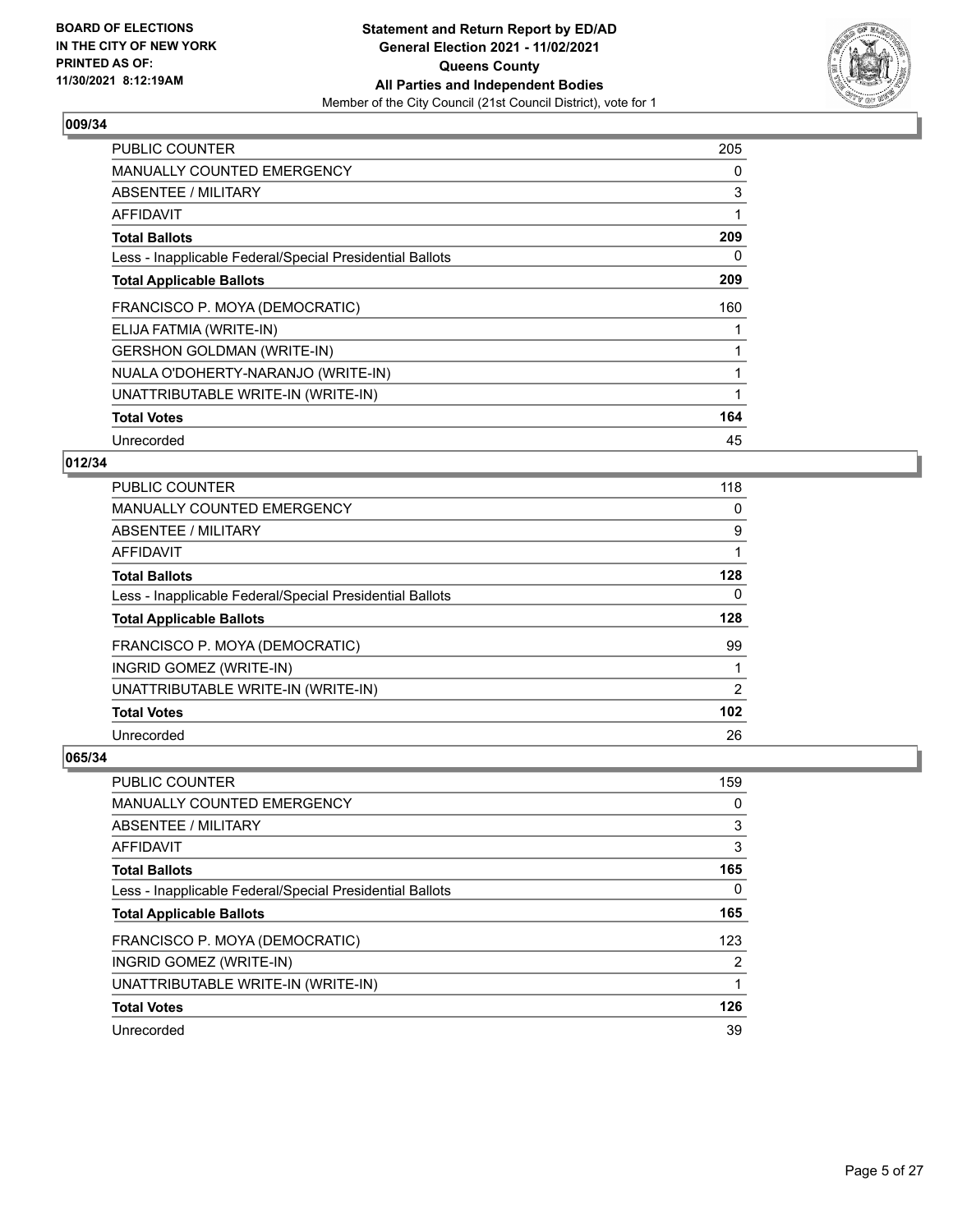

| <b>PUBLIC COUNTER</b>                                    | 161      |
|----------------------------------------------------------|----------|
| <b>MANUALLY COUNTED EMERGENCY</b>                        | 0        |
| ABSENTEE / MILITARY                                      |          |
| <b>AFFIDAVIT</b>                                         | 0        |
| <b>Total Ballots</b>                                     | 168      |
| Less - Inapplicable Federal/Special Presidential Ballots | $\Omega$ |
| <b>Total Applicable Ballots</b>                          | 168      |
| FRANCISCO P. MOYA (DEMOCRATIC)                           | 135      |
| TONY AVELLA (WRITE-IN)                                   |          |
| UNATTRIBUTABLE WRITE-IN (WRITE-IN)                       | 4        |
| <b>Total Votes</b>                                       | 140      |
| Unrecorded                                               | 28       |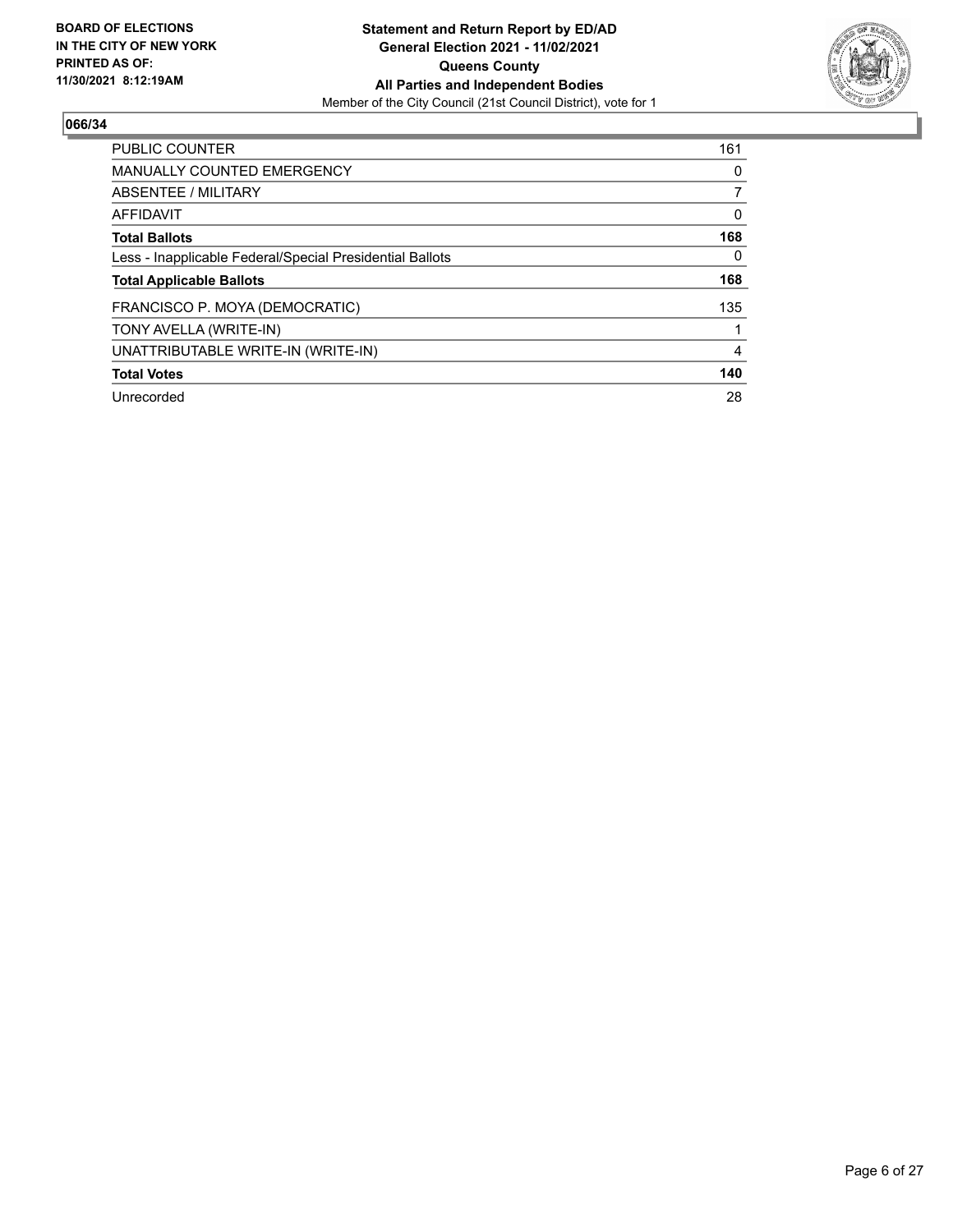

| PUBLIC COUNTER                                           | 127 |
|----------------------------------------------------------|-----|
| MANUALLY COUNTED EMERGENCY                               | 0   |
| ABSENTEE / MILITARY                                      | 6   |
| AFFIDAVIT                                                |     |
| Total Ballots                                            | 134 |
| Less - Inapplicable Federal/Special Presidential Ballots | 0   |
| <b>Total Applicable Ballots</b>                          | 134 |
| FRANCISCO P. MOYA (DEMOCRATIC)                           | 106 |
| SANDRA UNG (WRITE-IN)                                    |     |
| <b>Total Votes</b>                                       | 107 |
| Unrecorded                                               | 27  |

#### **014/35**

| <b>PUBLIC COUNTER</b>                                    | 114 |
|----------------------------------------------------------|-----|
| MANUALLY COUNTED EMERGENCY                               | 0   |
| ABSENTEE / MILITARY                                      | 4   |
| AFFIDAVIT                                                |     |
| <b>Total Ballots</b>                                     | 119 |
| Less - Inapplicable Federal/Special Presidential Ballots | 0   |
| <b>Total Applicable Ballots</b>                          | 119 |
| FRANCISCO P. MOYA (DEMOCRATIC)                           | 77  |
| INGRID GOMEZ (WRITE-IN)                                  |     |
| UNATTRIBUTABLE WRITE-IN (WRITE-IN)                       |     |
| <b>Total Votes</b>                                       | 79  |
| Unrecorded                                               | 40  |

| <b>PUBLIC COUNTER</b>                                    | 264      |
|----------------------------------------------------------|----------|
| <b>MANUALLY COUNTED EMERGENCY</b>                        | $\Omega$ |
| ABSENTEE / MILITARY                                      | 9        |
| AFFIDAVIT                                                |          |
| <b>Total Ballots</b>                                     | 274      |
| Less - Inapplicable Federal/Special Presidential Ballots | 0        |
| <b>Total Applicable Ballots</b>                          | 274      |
| FRANCISCO P. MOYA (DEMOCRATIC)                           | 246      |
| STEPHANIE EDWARDS (WRITE-IN)                             |          |
| <b>Total Votes</b>                                       | 247      |
| Unrecorded                                               | 27       |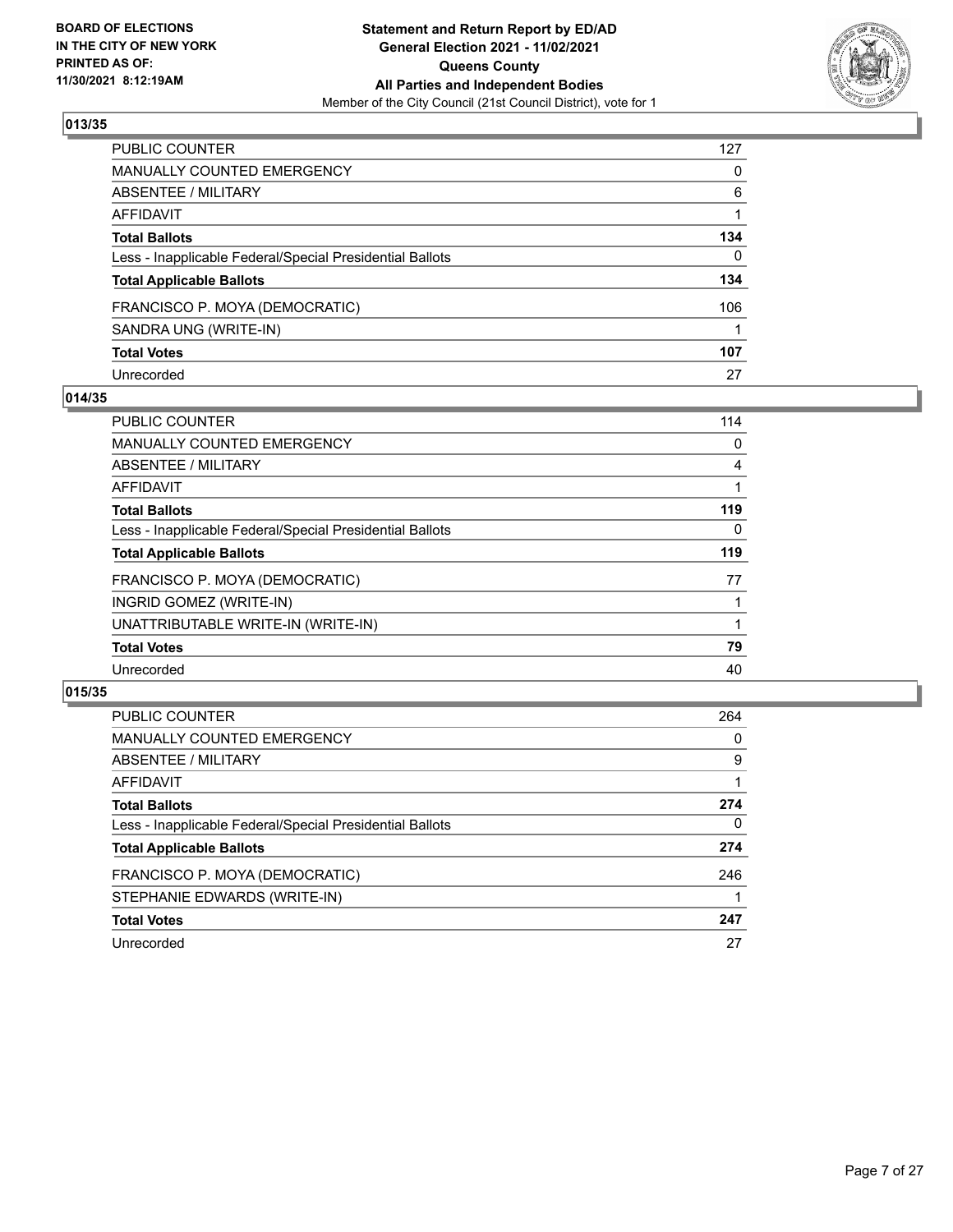

| PUBLIC COUNTER                                           | 197      |
|----------------------------------------------------------|----------|
| MANUALLY COUNTED EMERGENCY                               | $\Omega$ |
| <b>ABSENTEE / MILITARY</b>                               | 24       |
| AFFIDAVIT                                                | 3        |
| <b>Total Ballots</b>                                     | 224      |
| Less - Inapplicable Federal/Special Presidential Ballots | $\Omega$ |
| <b>Total Applicable Ballots</b>                          | 224      |
| FRANCISCO P. MOYA (DEMOCRATIC)                           | 200      |
| <b>Total Votes</b>                                       | 200      |
| Unrecorded                                               | 24       |

#### **017/35**

| <b>PUBLIC COUNTER</b>                                    | 249      |
|----------------------------------------------------------|----------|
| <b>MANUALLY COUNTED EMERGENCY</b>                        | $\Omega$ |
| <b>ABSENTEE / MILITARY</b>                               | 18       |
| AFFIDAVIT                                                |          |
| <b>Total Ballots</b>                                     | 268      |
| Less - Inapplicable Federal/Special Presidential Ballots | 0        |
| <b>Total Applicable Ballots</b>                          | 268      |
| FRANCISCO P. MOYA (DEMOCRATIC)                           | 225      |
| DIANA ROSS (WRITE-IN)                                    |          |
| <b>Total Votes</b>                                       | 226      |
| Unrecorded                                               | 42       |
|                                                          |          |

#### **018/35**

| <b>PUBLIC COUNTER</b>                                    | 269 |
|----------------------------------------------------------|-----|
| <b>MANUALLY COUNTED EMERGENCY</b>                        | 0   |
| ABSENTEE / MILITARY                                      | 19  |
| <b>AFFIDAVIT</b>                                         | 0   |
| <b>Total Ballots</b>                                     | 288 |
| Less - Inapplicable Federal/Special Presidential Ballots | 0   |
| <b>Total Applicable Ballots</b>                          | 288 |
| FRANCISCO P. MOYA (DEMOCRATIC)                           | 247 |
| INGRID GOMEZ (WRITE-IN)                                  | 2   |
| <b>Total Votes</b>                                       | 249 |
| Unrecorded                                               | 39  |

| <b>PUBLIC COUNTER</b>                                    | 176      |
|----------------------------------------------------------|----------|
| MANUALLY COUNTED EMERGENCY                               | $\Omega$ |
| ABSENTEE / MILITARY                                      | 5        |
| AFFIDAVIT                                                | 2        |
| <b>Total Ballots</b>                                     | 183      |
| Less - Inapplicable Federal/Special Presidential Ballots | $\Omega$ |
| <b>Total Applicable Ballots</b>                          | 183      |
| FRANCISCO P. MOYA (DEMOCRATIC)                           | 153      |
| <b>Total Votes</b>                                       | 153      |
| Unrecorded                                               | 30       |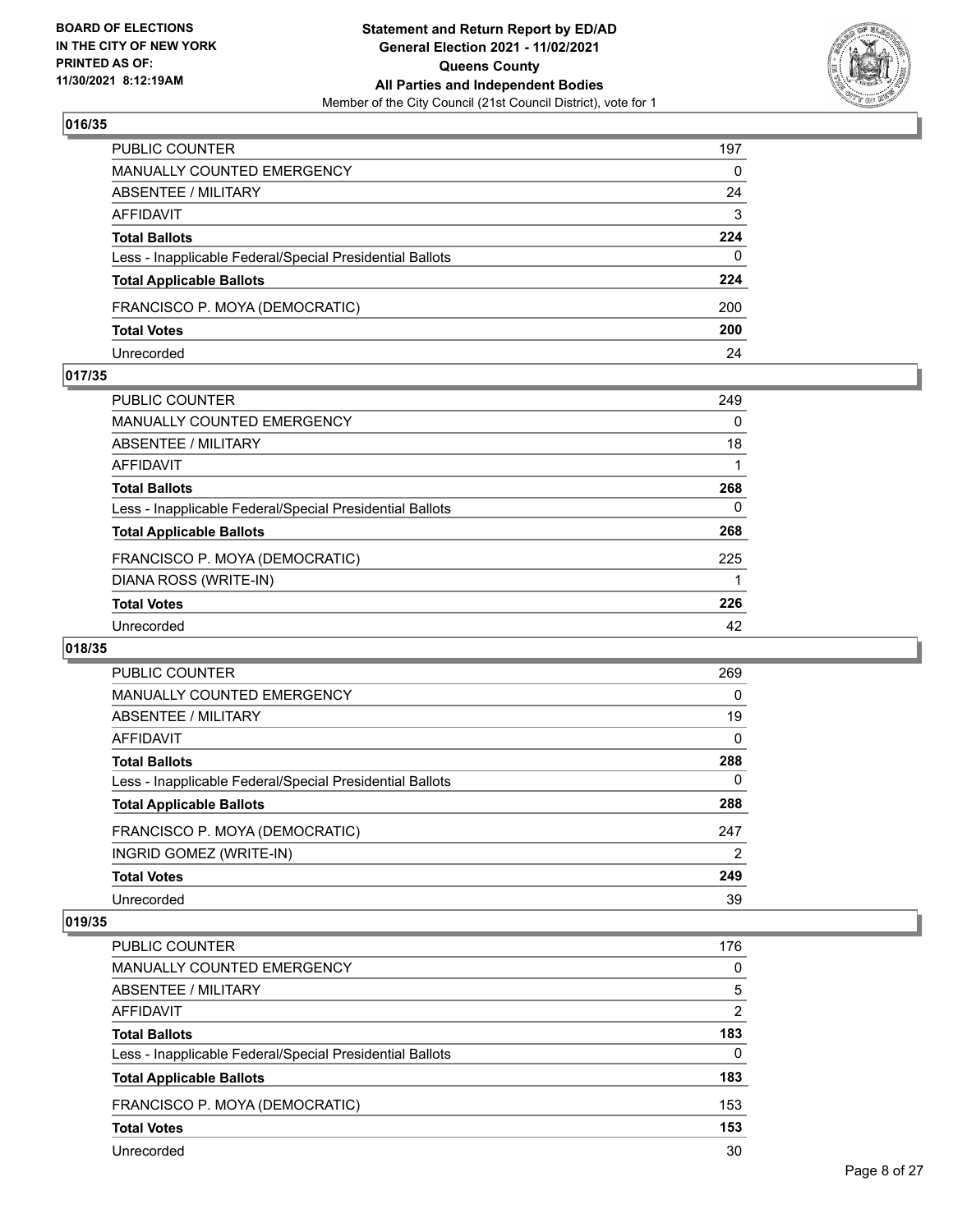

| <b>PUBLIC COUNTER</b>                                    | 245 |
|----------------------------------------------------------|-----|
| <b>MANUALLY COUNTED EMERGENCY</b>                        | 0   |
| ABSENTEE / MILITARY                                      | 22  |
| <b>AFFIDAVIT</b>                                         | 0   |
| <b>Total Ballots</b>                                     | 267 |
| Less - Inapplicable Federal/Special Presidential Ballots | 0   |
| <b>Total Applicable Ballots</b>                          | 267 |
| FRANCISCO P. MOYA (DEMOCRATIC)                           | 220 |
| ANTWAUN GAVINS (WRITE-IN)                                |     |
| DAVID AIKEN (WRITE-IN)                                   |     |
| VICTORIA PITCHFORD (WRITE-IN)                            |     |
| <b>Total Votes</b>                                       | 223 |
| Unrecorded                                               | 44  |

# **021/35**

| 201 |
|-----|
| 0   |
| 20  |
| 0   |
| 221 |
| 0   |
| 221 |
| 179 |
|     |
| 180 |
| 41  |
|     |

| <b>PUBLIC COUNTER</b>                                    | 217            |
|----------------------------------------------------------|----------------|
| <b>MANUALLY COUNTED EMERGENCY</b>                        | 0              |
| ABSENTEE / MILITARY                                      | 27             |
| AFFIDAVIT                                                | $\overline{2}$ |
| <b>Total Ballots</b>                                     | 246            |
| Less - Inapplicable Federal/Special Presidential Ballots | 0              |
| <b>Total Applicable Ballots</b>                          | 246            |
| FRANCISCO P. MOYA (DEMOCRATIC)                           | 209            |
| FELICIA KALAN (WRITE-IN)                                 |                |
| SYED ISLAM (WRITE-IN)                                    | 2              |
| <b>Total Votes</b>                                       | 212            |
| Unrecorded                                               | 34             |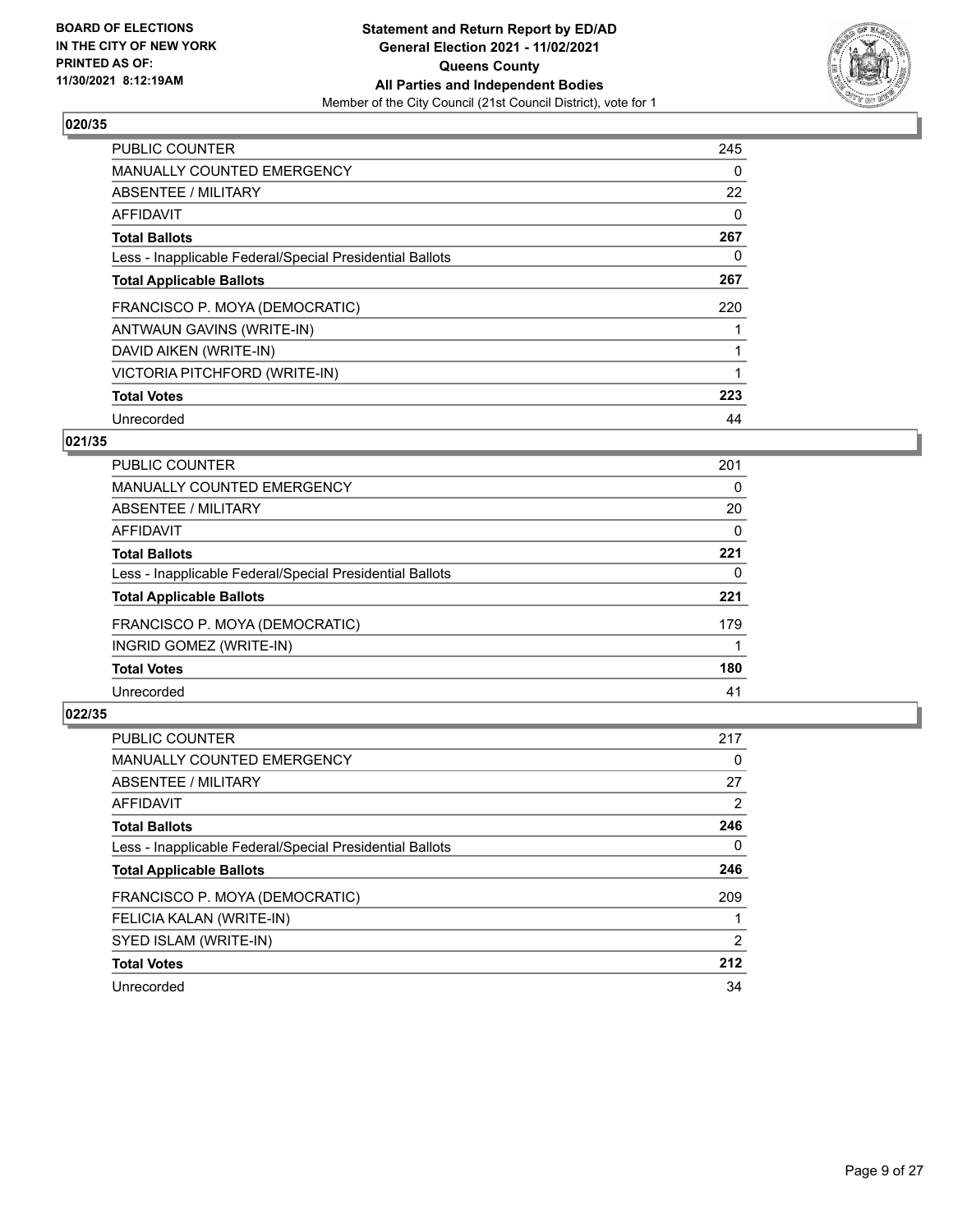

| PUBLIC COUNTER                                           | 254      |
|----------------------------------------------------------|----------|
| <b>MANUALLY COUNTED EMERGENCY</b>                        | $\Omega$ |
| ABSENTEE / MILITARY                                      | 9        |
| AFFIDAVIT                                                |          |
| <b>Total Ballots</b>                                     | 264      |
| Less - Inapplicable Federal/Special Presidential Ballots | $\Omega$ |
| <b>Total Applicable Ballots</b>                          | 264      |
| FRANCISCO P. MOYA (DEMOCRATIC)                           | 237      |
| <b>Total Votes</b>                                       | 237      |
| Unrecorded                                               | 27       |

#### **028/35**

| PUBLIC COUNTER                                           | 81            |
|----------------------------------------------------------|---------------|
| <b>MANUALLY COUNTED EMERGENCY</b>                        | 0             |
| <b>ABSENTEE / MILITARY</b>                               | $\mathcal{P}$ |
| AFFIDAVIT                                                | $\Omega$      |
| <b>Total Ballots</b>                                     | 83            |
| Less - Inapplicable Federal/Special Presidential Ballots | $\Omega$      |
| <b>Total Applicable Ballots</b>                          | 83            |
| FRANCISCO P. MOYA (DEMOCRATIC)                           | 60            |
| <b>Total Votes</b>                                       | 60            |
| Unrecorded                                               | 23            |

| <b>PUBLIC COUNTER</b>                                    | З |
|----------------------------------------------------------|---|
| MANUALLY COUNTED EMERGENCY                               |   |
| ABSENTEE / MILITARY                                      |   |
| AFFIDAVIT                                                |   |
| <b>Total Ballots</b>                                     |   |
| Less - Inapplicable Federal/Special Presidential Ballots |   |
| <b>Total Applicable Ballots</b>                          |   |
| FRANCISCO P. MOYA (DEMOCRATIC)                           | ົ |
| <b>Total Votes</b>                                       |   |
| Unrecorded                                               |   |
| 031/35 COMBINED into: 029/35                             |   |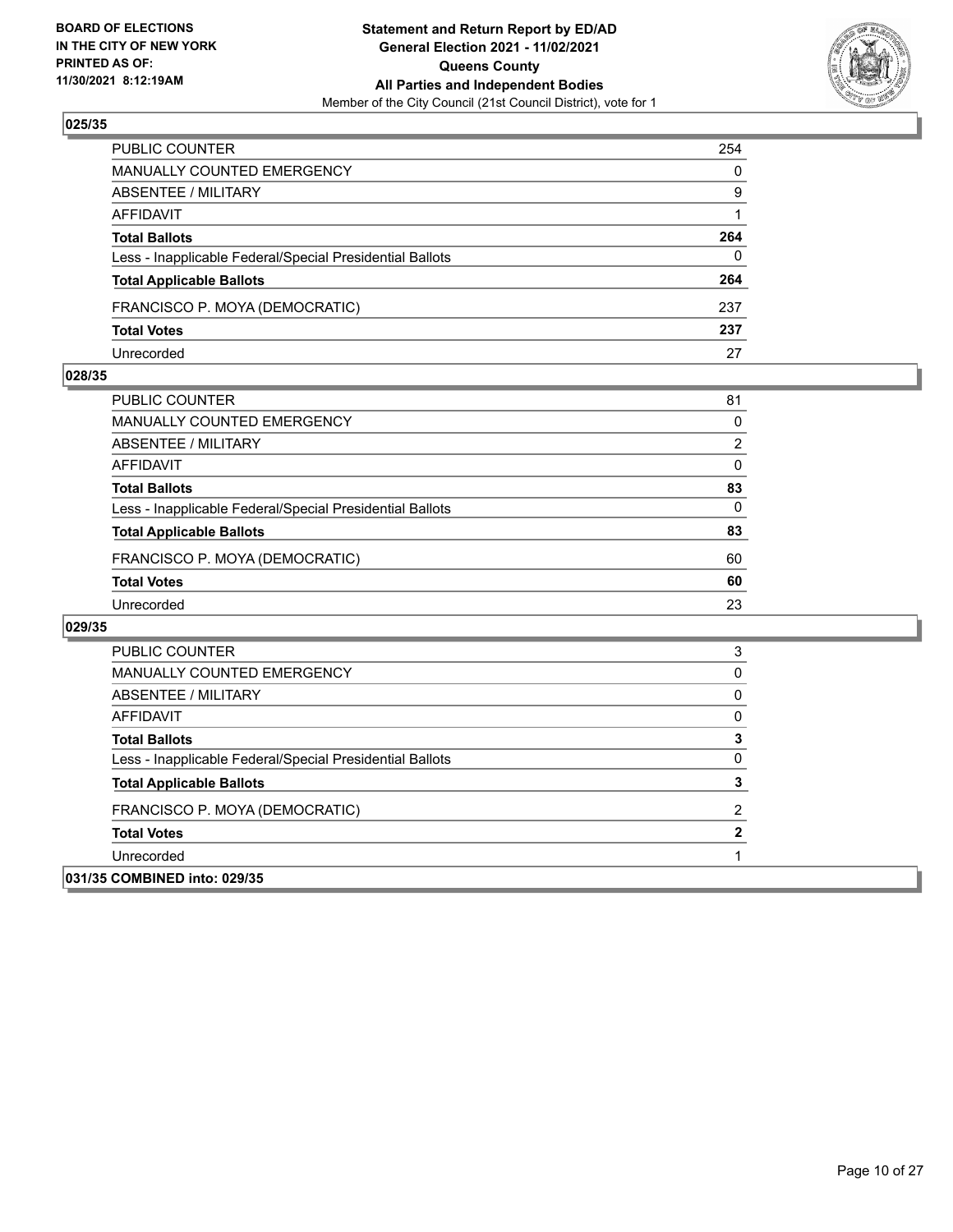

| 157      |
|----------|
| 0        |
| 7        |
| 0        |
| 164      |
| $\Omega$ |
| 164      |
| 120      |
|          |
|          |
| 122      |
| 42       |
|          |

# **034/35 COMBINED into: 029/35**

#### **035/35**

| <b>PUBLIC COUNTER</b>                                    | 45 |
|----------------------------------------------------------|----|
| <b>MANUALLY COUNTED EMERGENCY</b>                        | 0  |
| ABSENTEE / MILITARY                                      | 49 |
| <b>AFFIDAVIT</b>                                         | 0  |
| <b>Total Ballots</b>                                     | 94 |
| Less - Inapplicable Federal/Special Presidential Ballots | 0  |
| <b>Total Applicable Ballots</b>                          | 94 |
| FRANCISCO P. MOYA (DEMOCRATIC)                           | 59 |
| JOHN MARCI (WRITE-IN)                                    |    |
| NOELA TAVERAS (WRITE-IN)                                 |    |
| OMMAS L. GRAHAM (WRITE-IN)                               |    |
| <b>Total Votes</b>                                       | 62 |
| Unrecorded                                               | 32 |

| PUBLIC COUNTER                                           | 112           |
|----------------------------------------------------------|---------------|
| MANUALLY COUNTED EMERGENCY                               | $\Omega$      |
| ABSENTEE / MILITARY                                      | $\mathcal{P}$ |
| AFFIDAVIT                                                | $\Omega$      |
| <b>Total Ballots</b>                                     | 114           |
| Less - Inapplicable Federal/Special Presidential Ballots | $\Omega$      |
| <b>Total Applicable Ballots</b>                          | 114           |
| FRANCISCO P. MOYA (DEMOCRATIC)                           | 79            |
| <b>Total Votes</b>                                       | 79            |
| Unrecorded                                               | 35            |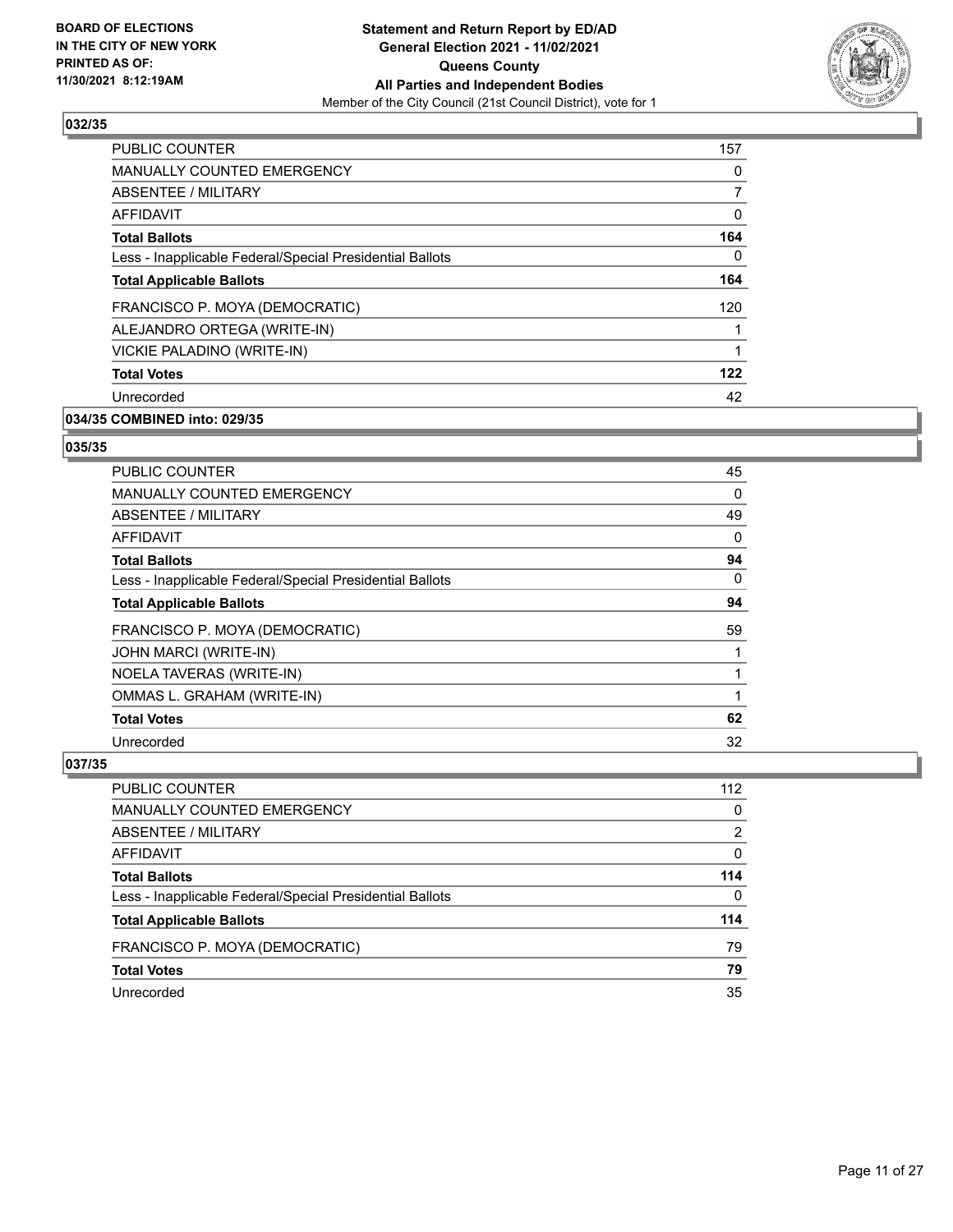

| PUBLIC COUNTER                                           | 223 |
|----------------------------------------------------------|-----|
| MANUALLY COUNTED EMERGENCY                               | 0   |
| ABSENTEE / MILITARY                                      | 16  |
| AFFIDAVIT                                                | 2   |
| <b>Total Ballots</b>                                     | 241 |
| Less - Inapplicable Federal/Special Presidential Ballots | 0   |
| <b>Total Applicable Ballots</b>                          | 241 |
| FRANCISCO P. MOYA (DEMOCRATIC)                           | 210 |
| UNATTRIBUTABLE WRITE-IN (WRITE-IN)                       |     |
| <b>Total Votes</b>                                       | 211 |
| Unrecorded                                               | 30  |

#### **039/35**

| <b>PUBLIC COUNTER</b>                                    | 109      |
|----------------------------------------------------------|----------|
| <b>MANUALLY COUNTED EMERGENCY</b>                        | 0        |
| ABSENTEE / MILITARY                                      | 5        |
| AFFIDAVIT                                                |          |
| <b>Total Ballots</b>                                     | 115      |
| Less - Inapplicable Federal/Special Presidential Ballots | $\Omega$ |
| <b>Total Applicable Ballots</b>                          | 115      |
| FRANCISCO P. MOYA (DEMOCRATIC)                           | 92       |
| PAUL A RODRIGUEZ (WRITE-IN)                              |          |
| UNATTRIBUTABLE WRITE-IN (WRITE-IN)                       |          |
| <b>Total Votes</b>                                       | 94       |
| Unrecorded                                               | 21       |

| <b>PUBLIC COUNTER</b>                                    | 92       |
|----------------------------------------------------------|----------|
| <b>MANUALLY COUNTED EMERGENCY</b>                        | 0        |
| ABSENTEE / MILITARY                                      | 3        |
| AFFIDAVIT                                                | $\Omega$ |
| <b>Total Ballots</b>                                     | 95       |
| Less - Inapplicable Federal/Special Presidential Ballots | $\Omega$ |
| <b>Total Applicable Ballots</b>                          | 95       |
| FRANCISCO P. MOYA (DEMOCRATIC)                           | 69       |
| HARRY ROLDAN JR. (WRITE-IN)                              |          |
| <b>Total Votes</b>                                       | 70       |
| Unrecorded                                               | 25       |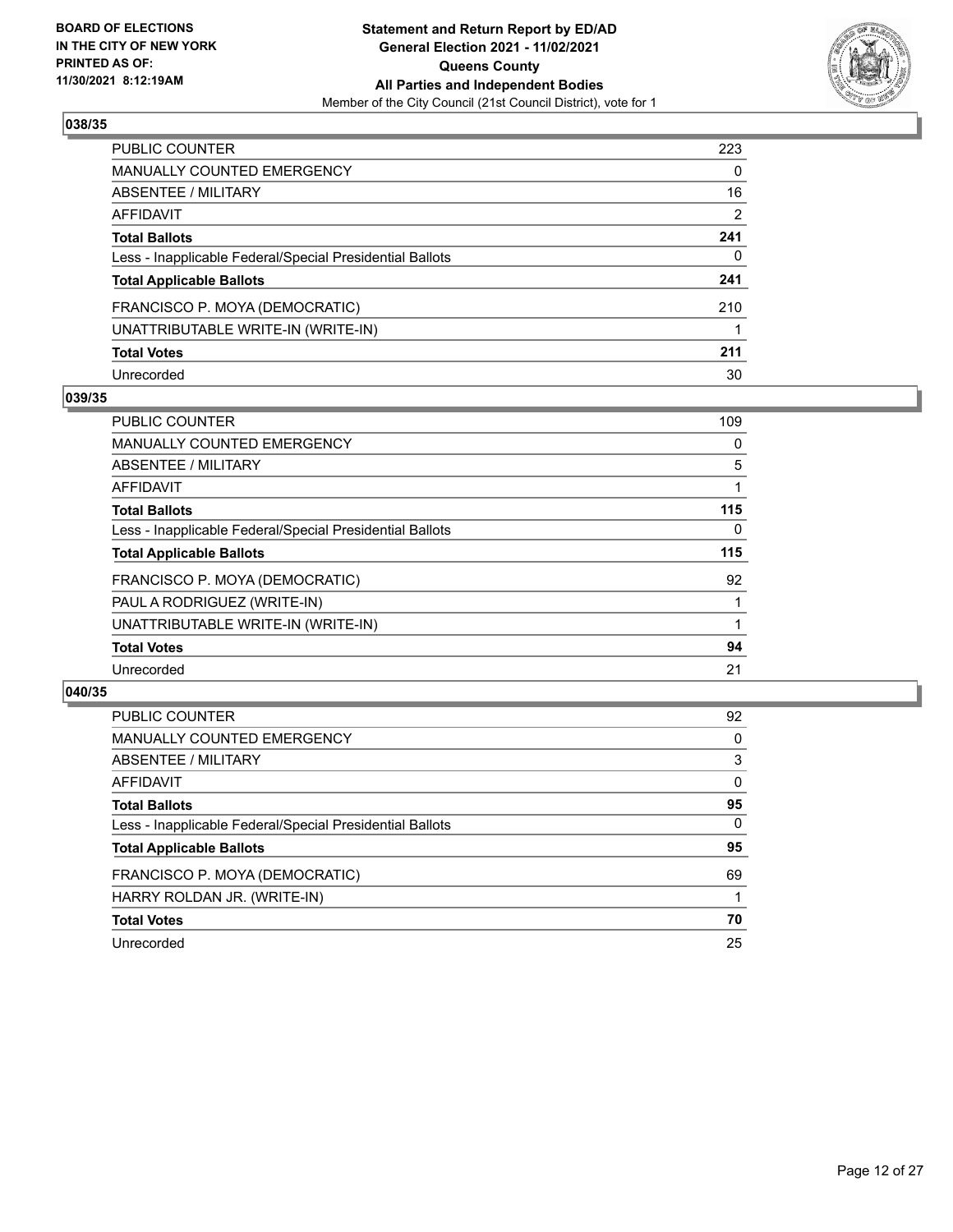

| PUBLIC COUNTER                                           | 137 |
|----------------------------------------------------------|-----|
| <b>MANUALLY COUNTED EMERGENCY</b>                        | 0   |
| <b>ABSENTEE / MILITARY</b>                               | 3   |
| <b>AFFIDAVIT</b>                                         | 0   |
| <b>Total Ballots</b>                                     | 140 |
| Less - Inapplicable Federal/Special Presidential Ballots | 0   |
| <b>Total Applicable Ballots</b>                          | 140 |
| FRANCISCO P. MOYA (DEMOCRATIC)                           | 116 |
| RICARDO GONZALES (WRITE-IN)                              |     |
| <b>Total Votes</b>                                       | 117 |
| Unrecorded                                               | 23  |

#### **042/35**

| <b>PUBLIC COUNTER</b>                                    | 161 |
|----------------------------------------------------------|-----|
| <b>MANUALLY COUNTED EMERGENCY</b>                        | 0   |
| ABSENTEE / MILITARY                                      | 4   |
| <b>AFFIDAVIT</b>                                         |     |
| <b>Total Ballots</b>                                     | 166 |
| Less - Inapplicable Federal/Special Presidential Ballots | 0   |
| <b>Total Applicable Ballots</b>                          | 166 |
| FRANCISCO P. MOYA (DEMOCRATIC)                           | 131 |
| MARVIN JEFFCOAT (WRITE-IN)                               |     |
| SARA GALVIS (WRITE-IN)                                   |     |
| <b>Total Votes</b>                                       | 133 |
| Unrecorded                                               | 33  |

| <b>PUBLIC COUNTER</b>                                    | 154      |
|----------------------------------------------------------|----------|
| MANUALLY COUNTED EMERGENCY                               | $\Omega$ |
| ABSENTEE / MILITARY                                      | 9        |
| AFFIDAVIT                                                | $\Omega$ |
| <b>Total Ballots</b>                                     | 163      |
| Less - Inapplicable Federal/Special Presidential Ballots | $\Omega$ |
| <b>Total Applicable Ballots</b>                          | 163      |
| FRANCISCO P. MOYA (DEMOCRATIC)                           | 127      |
| <b>Total Votes</b>                                       | 127      |
| Unrecorded                                               | 36       |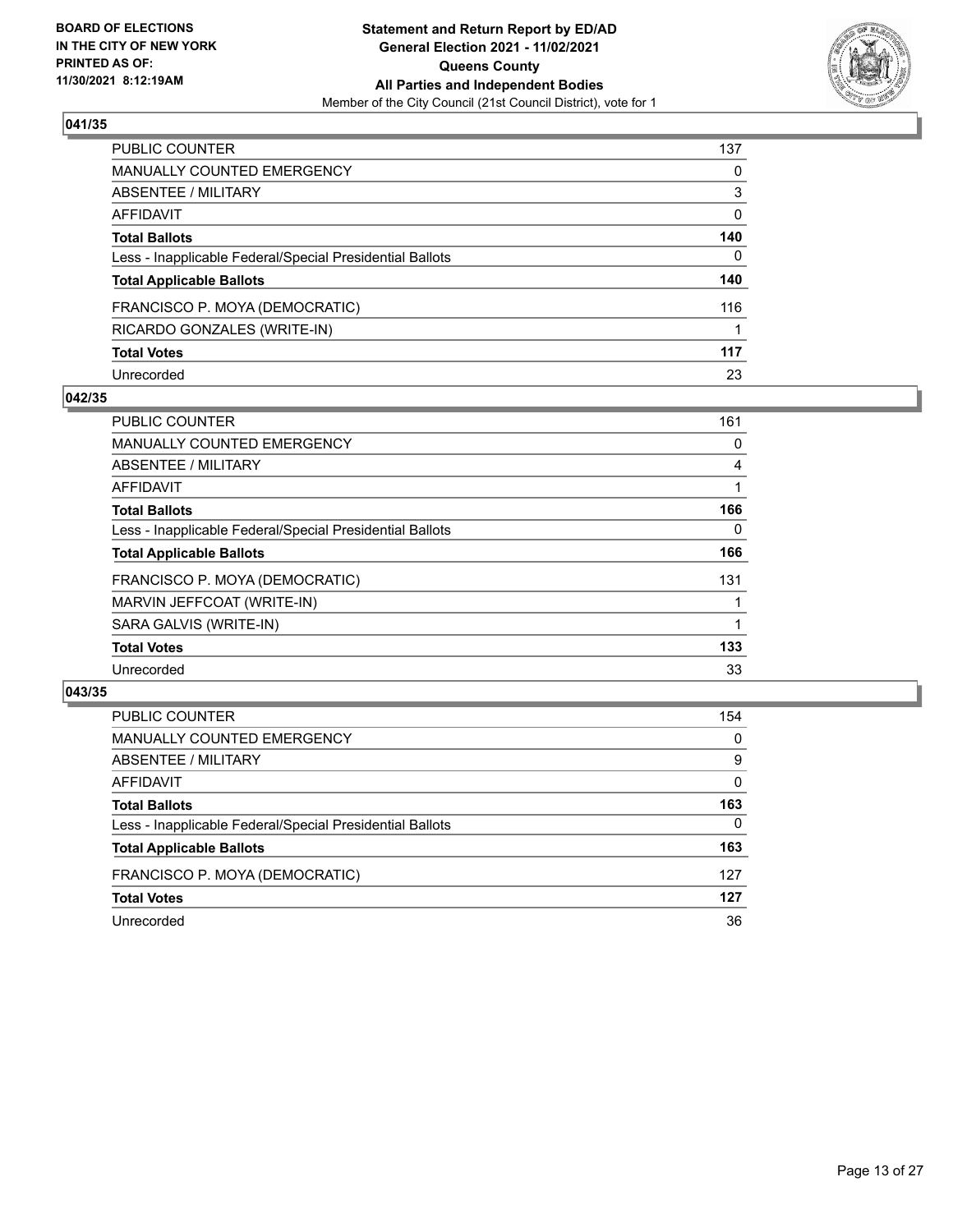

| <b>PUBLIC COUNTER</b>                                    | 148      |
|----------------------------------------------------------|----------|
| <b>MANUALLY COUNTED EMERGENCY</b>                        | $\Omega$ |
| ABSENTEE / MILITARY                                      | 4        |
| AFFIDAVIT                                                |          |
| <b>Total Ballots</b>                                     | 153      |
| Less - Inapplicable Federal/Special Presidential Ballots | 0        |
| <b>Total Applicable Ballots</b>                          | 153      |
| FRANCISCO P. MOYA (DEMOCRATIC)                           | 118      |
| NANCY TRUILLO (WRITE-IN)                                 |          |
| UNATTRIBUTABLE WRITE-IN (WRITE-IN)                       |          |
| <b>Total Votes</b>                                       | 120      |
| Unrecorded                                               | 33       |

#### **045/35**

| <b>PUBLIC COUNTER</b>                                    | 111      |
|----------------------------------------------------------|----------|
| <b>MANUALLY COUNTED EMERGENCY</b>                        | 0        |
| ABSENTEE / MILITARY                                      | 4        |
| <b>AFFIDAVIT</b>                                         | 0        |
| <b>Total Ballots</b>                                     | 115      |
| Less - Inapplicable Federal/Special Presidential Ballots | $\Omega$ |
| <b>Total Applicable Ballots</b>                          | 115      |
| FRANCISCO P. MOYA (DEMOCRATIC)                           | 100      |
| UNATTRIBUTABLE WRITE-IN (WRITE-IN)                       |          |
| <b>Total Votes</b>                                       | 101      |
| Unrecorded                                               | 14       |

| <b>PUBLIC COUNTER</b>                                    | 177      |
|----------------------------------------------------------|----------|
| MANUALLY COUNTED EMERGENCY                               | 0        |
| ABSENTEE / MILITARY                                      | 8        |
| AFFIDAVIT                                                |          |
| <b>Total Ballots</b>                                     | 186      |
| Less - Inapplicable Federal/Special Presidential Ballots | $\Omega$ |
| <b>Total Applicable Ballots</b>                          | 186      |
| FRANCISCO P. MOYA (DEMOCRATIC)                           | 150      |
| UNATTRIBUTABLE WRITE-IN (WRITE-IN)                       |          |
| <b>Total Votes</b>                                       | 151      |
| Unrecorded                                               | 35       |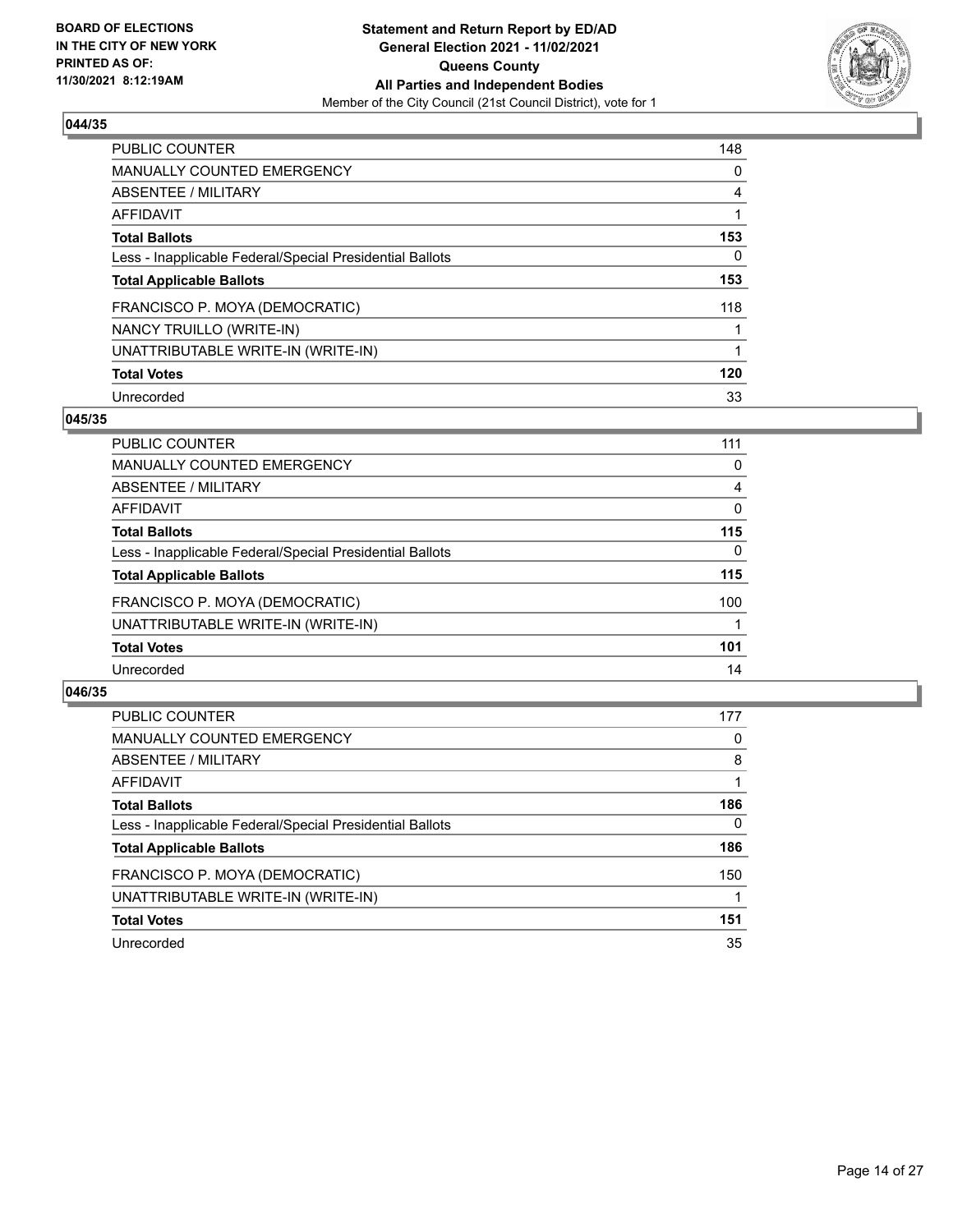

| <b>PUBLIC COUNTER</b>                                    | 177 |
|----------------------------------------------------------|-----|
| <b>MANUALLY COUNTED EMERGENCY</b>                        | 0   |
| ABSENTEE / MILITARY                                      | 8   |
| AFFIDAVIT                                                | 0   |
| <b>Total Ballots</b>                                     | 185 |
| Less - Inapplicable Federal/Special Presidential Ballots | 0   |
| <b>Total Applicable Ballots</b>                          | 185 |
| FRANCISCO P. MOYA (DEMOCRATIC)                           | 158 |
| HIRAM MONSERRATE (WRITE-IN)                              |     |
| JESUS GONZALES (WRITE-IN)                                |     |
| <b>Total Votes</b>                                       | 160 |
| Unrecorded                                               | 25  |

#### **048/35**

| <b>PUBLIC COUNTER</b>                                    | 218 |
|----------------------------------------------------------|-----|
| <b>MANUALLY COUNTED EMERGENCY</b>                        | 0   |
| ABSENTEE / MILITARY                                      | 14  |
| AFFIDAVIT                                                | 0   |
| <b>Total Ballots</b>                                     | 232 |
| Less - Inapplicable Federal/Special Presidential Ballots | 0   |
| <b>Total Applicable Ballots</b>                          | 232 |
| FRANCISCO P. MOYA (DEMOCRATIC)                           | 194 |
| ARMANDO DUQUE (WRITE-IN)                                 |     |
| MARLENE ROSSI (WRITE-IN)                                 | 1   |
| TOM JONES (WRITE-IN)                                     | 1   |
| UNATTRIBUTABLE WRITE-IN (WRITE-IN)                       | 2   |
| <b>Total Votes</b>                                       | 199 |
| Unrecorded                                               | 33  |

| PUBLIC COUNTER                                           | 154 |
|----------------------------------------------------------|-----|
| <b>MANUALLY COUNTED EMERGENCY</b>                        | 0   |
| ABSENTEE / MILITARY                                      | 6   |
| AFFIDAVIT                                                |     |
| <b>Total Ballots</b>                                     | 161 |
| Less - Inapplicable Federal/Special Presidential Ballots | 0   |
| <b>Total Applicable Ballots</b>                          | 161 |
| FRANCISCO P. MOYA (DEMOCRATIC)                           | 132 |
| <b>Total Votes</b>                                       | 132 |
| Unrecorded                                               | 29  |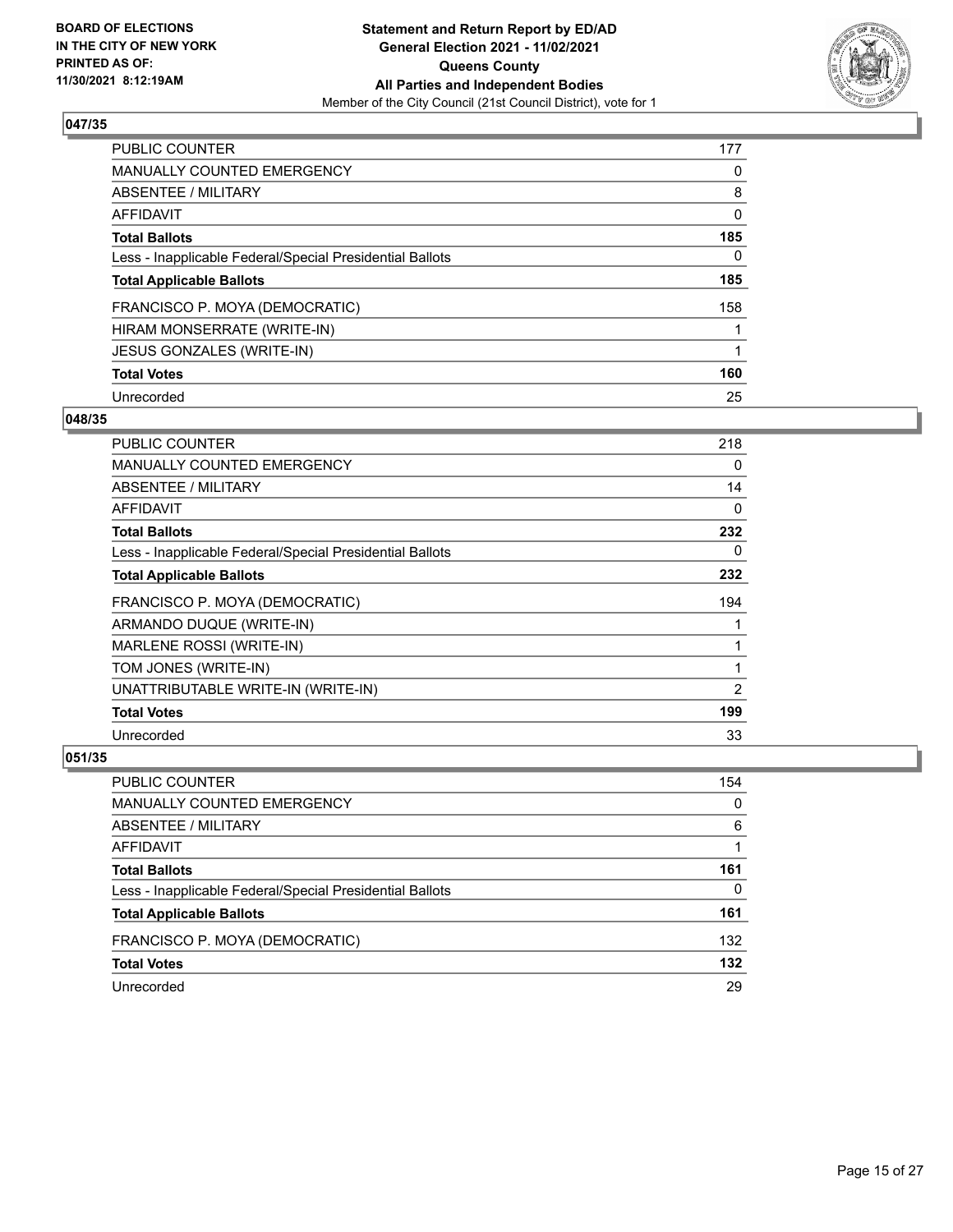

| <b>PUBLIC COUNTER</b>                                    | 173      |
|----------------------------------------------------------|----------|
| MANUALLY COUNTED EMERGENCY                               | 0        |
| ABSENTEE / MILITARY                                      | 33       |
| AFFIDAVIT                                                | $\Omega$ |
| <b>Total Ballots</b>                                     | 206      |
| Less - Inapplicable Federal/Special Presidential Ballots | 0        |
| <b>Total Applicable Ballots</b>                          | 206      |
| FRANCISCO P. MOYA (DEMOCRATIC)                           | 165      |
| DANA JEFFREY-WILLIAMS (WRITE-IN)                         |          |
| <b>GERALD ZARATE (WRITE-IN)</b>                          |          |
| JONATHAN NAVARRETE (WRITE-IN)                            |          |
| NETHA WHTE (WRITE-IN)                                    |          |
| UNATTRIBUTABLE WRITE-IN (WRITE-IN)                       | 3        |
| <b>Total Votes</b>                                       | 172      |
| Unrecorded                                               | 34       |

## **053/35**

| <b>PUBLIC COUNTER</b>                                    | 210            |
|----------------------------------------------------------|----------------|
| <b>MANUALLY COUNTED EMERGENCY</b>                        | 0              |
| ABSENTEE / MILITARY                                      | 9              |
| AFFIDAVIT                                                | 0              |
| <b>Total Ballots</b>                                     | 219            |
| Less - Inapplicable Federal/Special Presidential Ballots | 0              |
| <b>Total Applicable Ballots</b>                          | 219            |
| FRANCISCO P. MOYA (DEMOCRATIC)                           | 182            |
| CHARLES C. SMALL III (WRITE-IN)                          | 1              |
| TALEA WUFKA (WRITE-IN)                                   | 1              |
| UNATTRIBUTABLE WRITE-IN (WRITE-IN)                       | $\overline{2}$ |
| <b>Total Votes</b>                                       | 186            |
| Unrecorded                                               | 33             |
|                                                          |                |

#### **054/35 COMBINED into: 029/35**

| PUBLIC COUNTER                                           |              |
|----------------------------------------------------------|--------------|
| <b>MANUALLY COUNTED EMERGENCY</b>                        | 0            |
| ABSENTEE / MILITARY                                      | <sup>0</sup> |
| AFFIDAVIT                                                | <sup>0</sup> |
| <b>Total Ballots</b>                                     | 0            |
| Less - Inapplicable Federal/Special Presidential Ballots | 0            |
| <b>Total Applicable Ballots</b>                          |              |
| FRANCISCO P. MOYA (DEMOCRATIC)                           | <sup>0</sup> |
| <b>Total Votes</b>                                       |              |
|                                                          |              |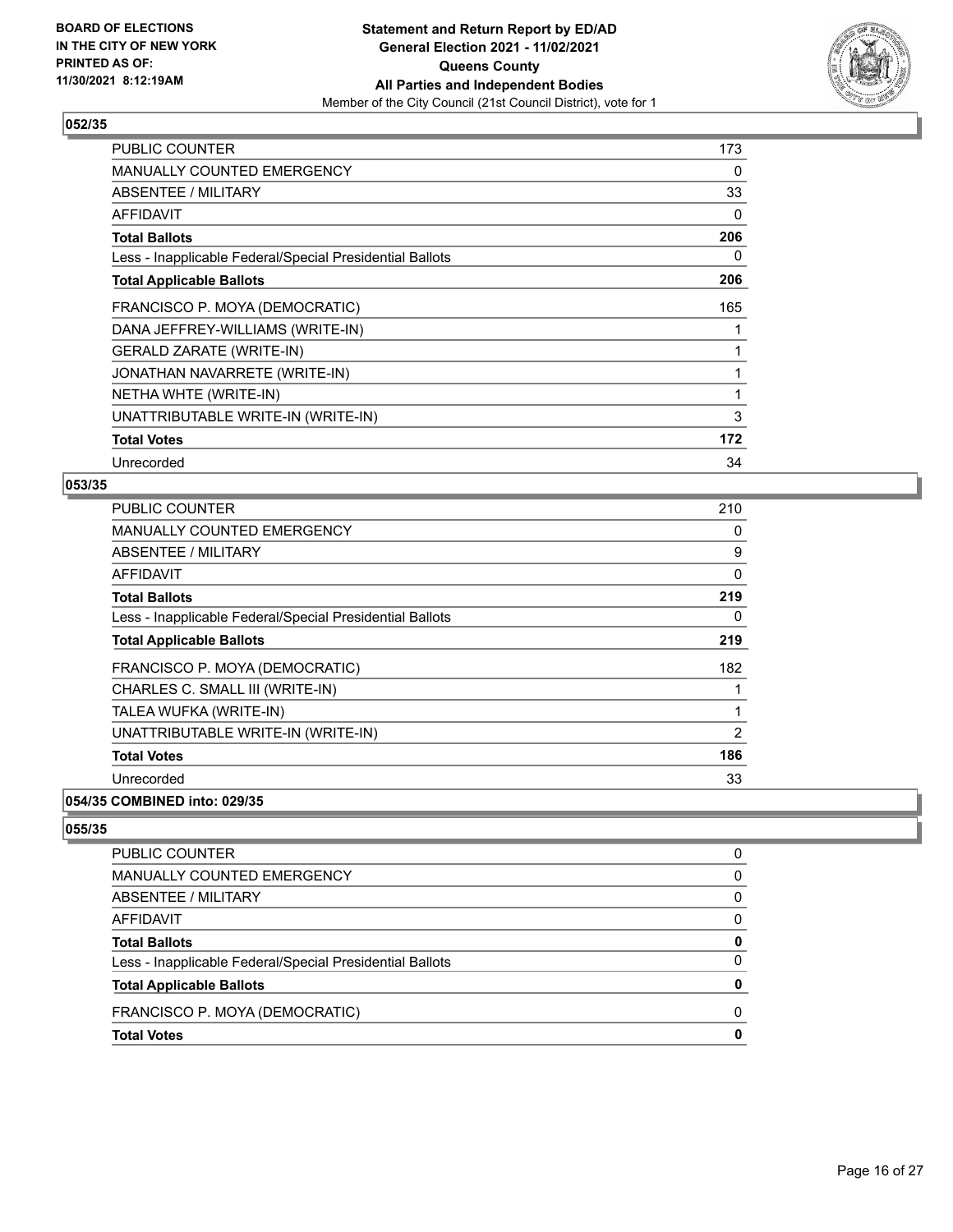

| PUBLIC COUNTER                                           | $\mathbf{0}$ |
|----------------------------------------------------------|--------------|
| MANUALLY COUNTED EMERGENCY                               | $\mathbf{0}$ |
| ABSENTEE / MILITARY                                      | $\mathbf{0}$ |
| AFFIDAVIT                                                | $\mathbf{0}$ |
| <b>Total Ballots</b>                                     | $\mathbf{0}$ |
| Less - Inapplicable Federal/Special Presidential Ballots | $\mathbf{0}$ |
| <b>Total Applicable Ballots</b>                          | $\mathbf{0}$ |
| FRANCISCO P. MOYA (DEMOCRATIC)                           | $\Omega$     |
| <b>Total Votes</b>                                       | $\mathbf{0}$ |

# **057/35**

| PUBLIC COUNTER                                           | 0            |
|----------------------------------------------------------|--------------|
| MANUALLY COUNTED EMERGENCY                               | $\Omega$     |
| ABSENTEE / MILITARY                                      | 0            |
| AFFIDAVIT                                                | $\Omega$     |
| <b>Total Ballots</b>                                     | $\mathbf{0}$ |
| Less - Inapplicable Federal/Special Presidential Ballots | $\Omega$     |
| <b>Total Applicable Ballots</b>                          | $\bf{0}$     |
| FRANCISCO P. MOYA (DEMOCRATIC)                           | 0            |
| <b>Total Votes</b>                                       | $\mathbf{0}$ |
|                                                          |              |

| PUBLIC COUNTER                                           | 96  |
|----------------------------------------------------------|-----|
| <b>MANUALLY COUNTED EMERGENCY</b>                        | 0   |
| ABSENTEE / MILITARY                                      | 5   |
| <b>AFFIDAVIT</b>                                         | 0   |
| <b>Total Ballots</b>                                     | 101 |
| Less - Inapplicable Federal/Special Presidential Ballots | 0   |
| <b>Total Applicable Ballots</b>                          | 101 |
| FRANCISCO P. MOYA (DEMOCRATIC)                           | 69  |
| <b>JESSICA LOPEZ (WRITE-IN)</b>                          |     |
| TALEA WUFKA (WRITE-IN)                                   |     |
| UNATTRIBUTABLE WRITE-IN (WRITE-IN)                       | 2   |
| <b>Total Votes</b>                                       | 73  |
| Unrecorded                                               | 28  |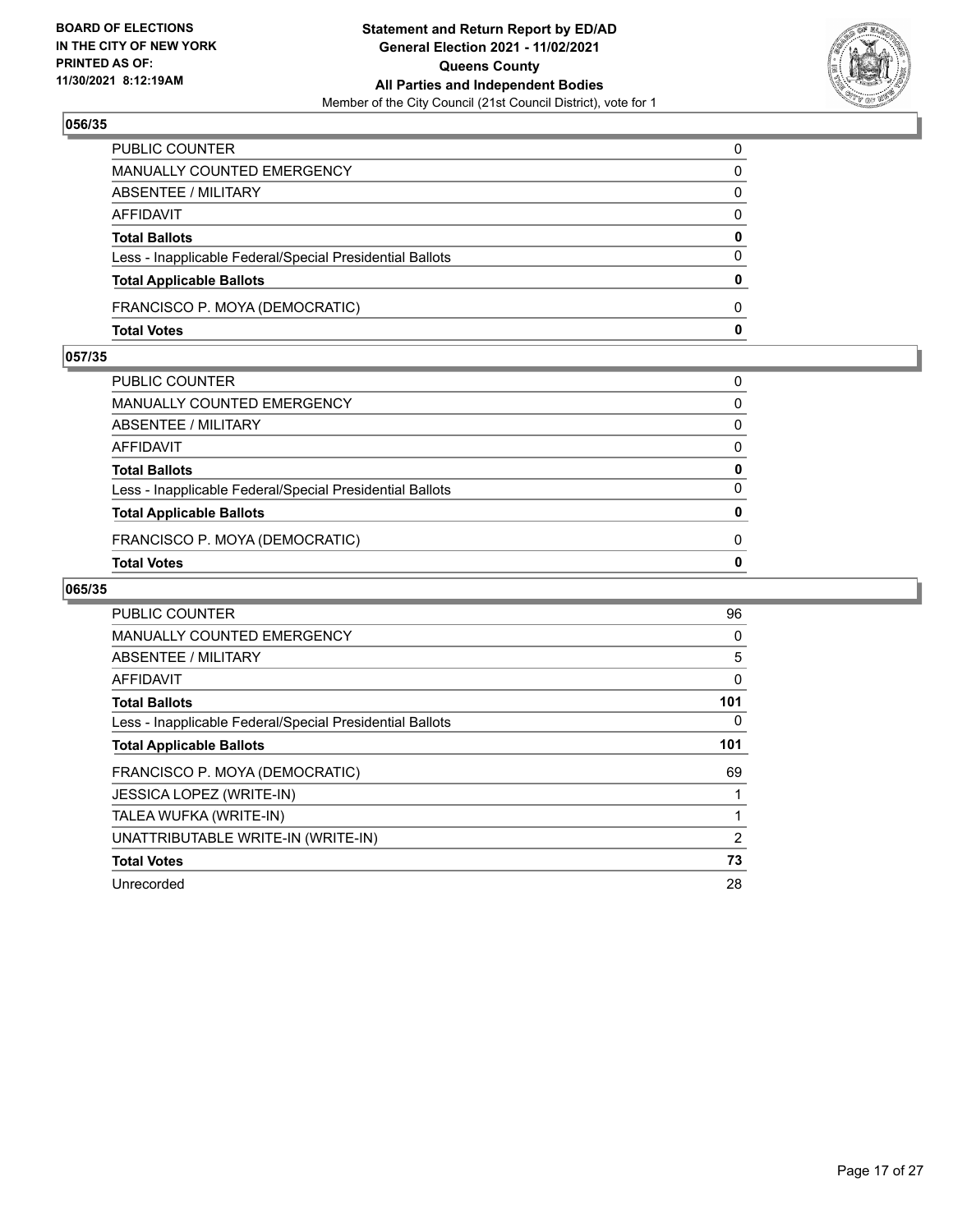

| <b>PUBLIC COUNTER</b>                                    | 188 |
|----------------------------------------------------------|-----|
| <b>MANUALLY COUNTED EMERGENCY</b>                        | 0   |
| ABSENTEE / MILITARY                                      | 5   |
| AFFIDAVIT                                                | 0   |
| <b>Total Ballots</b>                                     | 193 |
| Less - Inapplicable Federal/Special Presidential Ballots | 0   |
| <b>Total Applicable Ballots</b>                          | 193 |
| FRANCISCO P. MOYA (DEMOCRATIC)                           | 150 |
| INGRID GOMEZ (WRITE-IN)                                  | 2   |
| INGRID GONZALEZ (WRITE-IN)                               | 1   |
| JAMES MONGELUZO (WRITE-IN)                               |     |
| MICHAEL REMACHE (WRITE-IN)                               | 1   |
| UNATTRIBUTABLE WRITE-IN (WRITE-IN)                       | 2   |
| <b>Total Votes</b>                                       | 157 |
| Unrecorded                                               | 36  |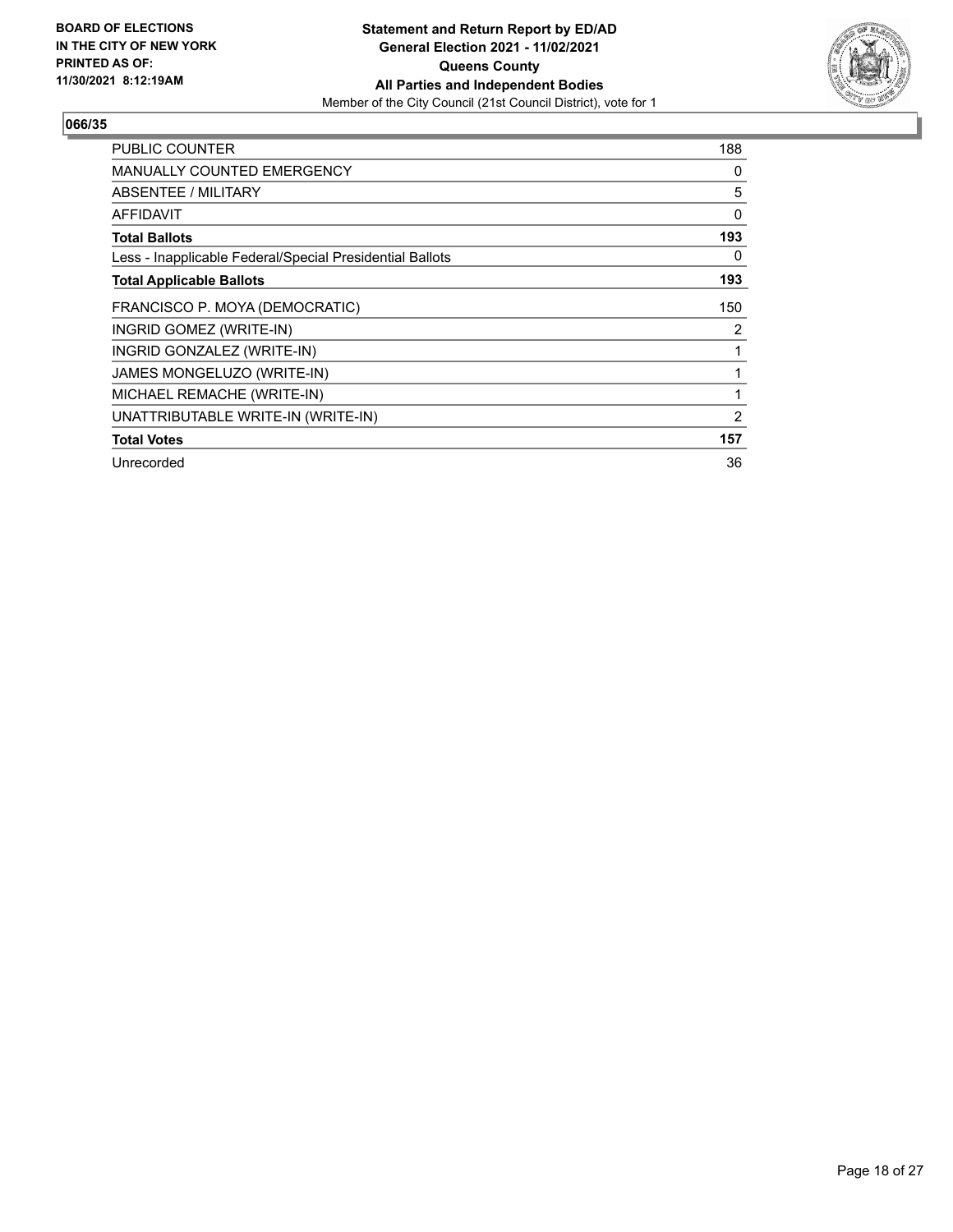

| <b>Total Votes</b>                                       | 0            |
|----------------------------------------------------------|--------------|
| FRANCISCO P. MOYA (DEMOCRATIC)                           | <sup>0</sup> |
| <b>Total Applicable Ballots</b>                          | $\mathbf{0}$ |
| Less - Inapplicable Federal/Special Presidential Ballots | 0            |
| <b>Total Ballots</b>                                     | 0            |
| AFFIDAVIT                                                | 0            |
| ABSENTEE / MILITARY                                      | 0            |
| MANUALLY COUNTED EMERGENCY                               | 0            |
| PUBLIC COUNTER                                           | 0            |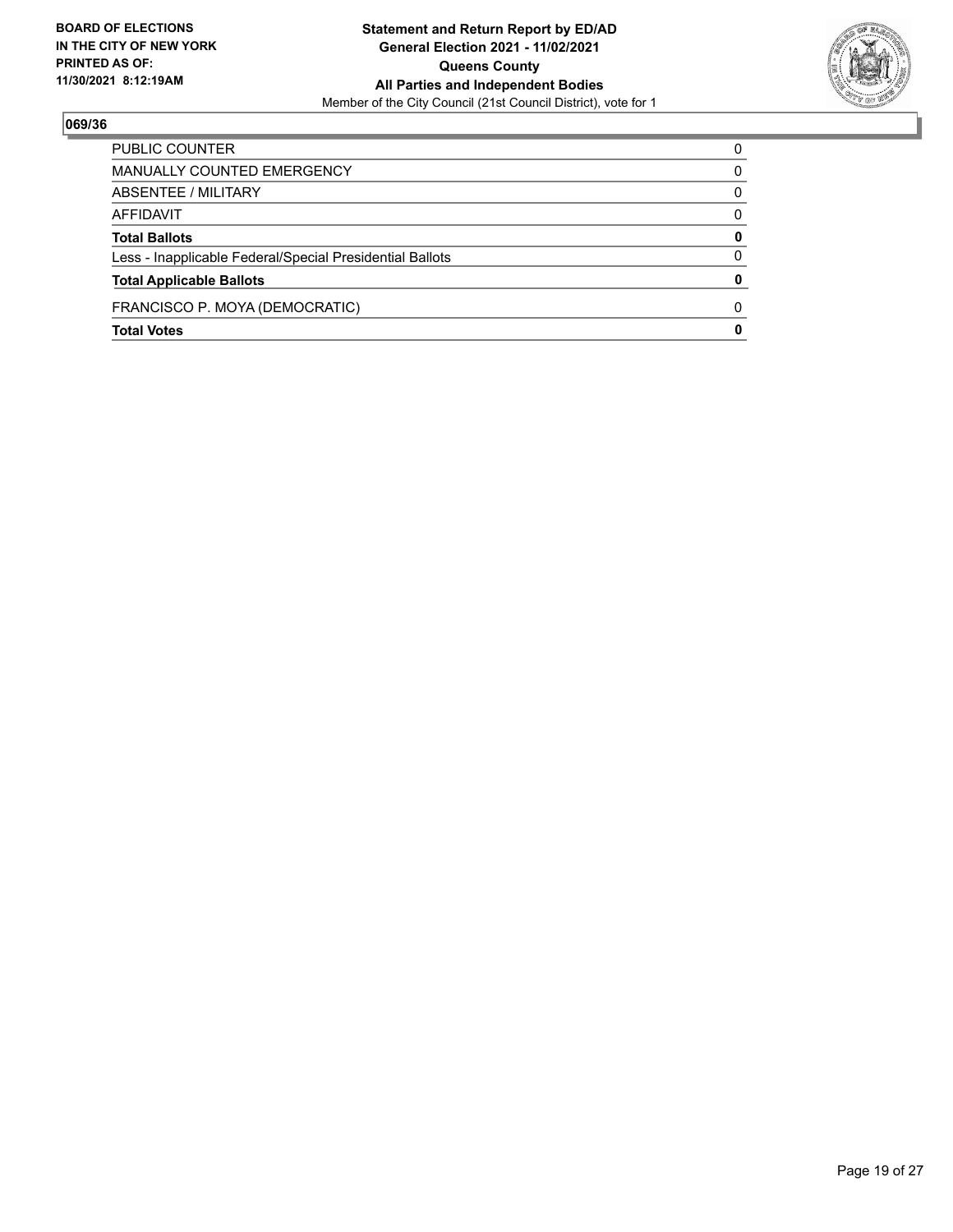

| <b>PUBLIC COUNTER</b>                                    | 123      |
|----------------------------------------------------------|----------|
| <b>MANUALLY COUNTED EMERGENCY</b>                        | $\Omega$ |
| <b>ABSENTEE / MILITARY</b>                               | 6        |
| <b>AFFIDAVIT</b>                                         | 0        |
| <b>Total Ballots</b>                                     | 129      |
| Less - Inapplicable Federal/Special Presidential Ballots | 0        |
| <b>Total Applicable Ballots</b>                          | 129      |
| FRANCISCO P. MOYA (DEMOCRATIC)                           | 106      |
| LOUIS ARMSTRONG (WRITE-IN)                               |          |
| UNATTRIBUTABLE WRITE-IN (WRITE-IN)                       |          |
| <b>Total Votes</b>                                       | 108      |
| Unrecorded                                               | 21       |

#### **002/39**

| <b>PUBLIC COUNTER</b>                                    | 85 |
|----------------------------------------------------------|----|
| <b>MANUALLY COUNTED EMERGENCY</b>                        | 0  |
| ABSENTEE / MILITARY                                      | 7  |
| AFFIDAVIT                                                | 0  |
| <b>Total Ballots</b>                                     | 92 |
| Less - Inapplicable Federal/Special Presidential Ballots | 0  |
| <b>Total Applicable Ballots</b>                          | 92 |
| FRANCISCO P. MOYA (DEMOCRATIC)                           | 72 |
| INGRID GOMEZ (WRITE-IN)                                  |    |
| <b>Total Votes</b>                                       | 73 |
| Unrecorded                                               | 19 |

| PUBLIC COUNTER                                           | 127      |
|----------------------------------------------------------|----------|
| MANUALLY COUNTED EMERGENCY                               | $\Omega$ |
| <b>ABSENTEE / MILITARY</b>                               | 3        |
| AFFIDAVIT                                                |          |
| <b>Total Ballots</b>                                     | 131      |
| Less - Inapplicable Federal/Special Presidential Ballots | 0        |
| <b>Total Applicable Ballots</b>                          | 131      |
| FRANCISCO P. MOYA (DEMOCRATIC)                           | 85       |
| <b>Total Votes</b>                                       | 85       |
| Unrecorded                                               | 46       |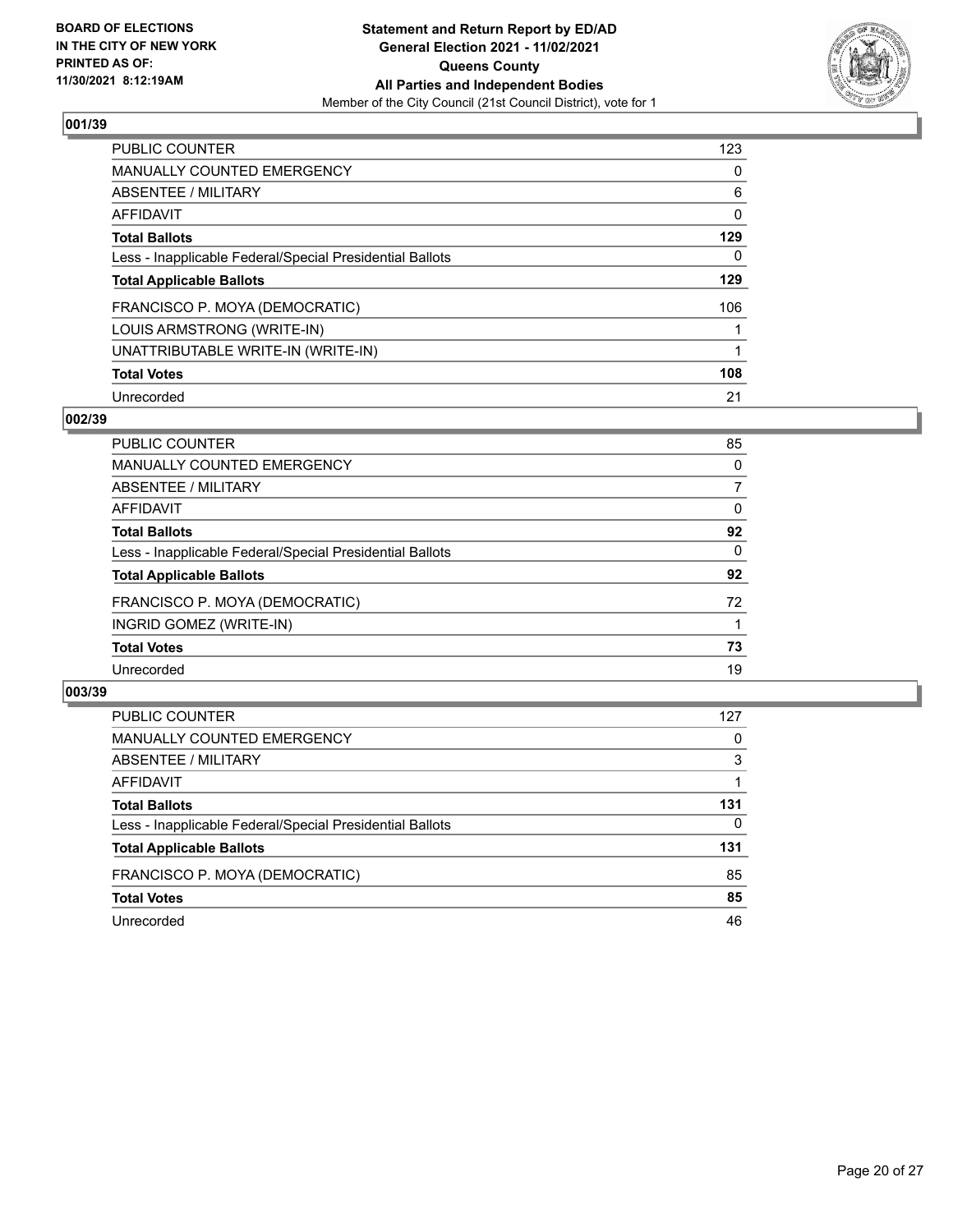

| PUBLIC COUNTER                                           | 121 |
|----------------------------------------------------------|-----|
| <b>MANUALLY COUNTED EMERGENCY</b>                        | 0   |
| ABSENTEE / MILITARY                                      |     |
| <b>AFFIDAVIT</b>                                         |     |
| <b>Total Ballots</b>                                     | 123 |
| Less - Inapplicable Federal/Special Presidential Ballots | 0   |
| <b>Total Applicable Ballots</b>                          | 123 |
| FRANCISCO P. MOYA (DEMOCRATIC)                           | 90  |
| CAROLINE HERRERA (WRITE-IN)                              |     |
| INGRID GOMEZ (WRITE-IN)                                  |     |
| <b>JUSTIN BIBER (WRITE-IN)</b>                           |     |
| KANYE WEST (WRITE-IN)                                    |     |
| MIGUEL HERRERA (WRITE-IN)                                | 1   |
| <b>Total Votes</b>                                       | 95  |
| Unrecorded                                               | 28  |

## **005/39**

| PUBLIC COUNTER                                           | 118          |
|----------------------------------------------------------|--------------|
| MANUALLY COUNTED EMERGENCY                               | 0            |
| ABSENTEE / MILITARY                                      | 6            |
| AFFIDAVIT                                                | $\mathbf 0$  |
| <b>Total Ballots</b>                                     | 124          |
| Less - Inapplicable Federal/Special Presidential Ballots | $\mathbf{0}$ |
| <b>Total Applicable Ballots</b>                          | 124          |
| FRANCISCO P. MOYA (DEMOCRATIC)                           | 84           |
| INGRID GONZALEZ (WRITE-IN)                               |              |
| <b>Total Votes</b>                                       | 85           |
| Unrecorded                                               | 39           |
|                                                          |              |

| PUBLIC COUNTER                                           | 97  |
|----------------------------------------------------------|-----|
| <b>MANUALLY COUNTED EMERGENCY</b>                        | 0   |
| ABSENTEE / MILITARY                                      | 3   |
| AFFIDAVIT                                                | 0   |
| <b>Total Ballots</b>                                     | 100 |
| Less - Inapplicable Federal/Special Presidential Ballots | 0   |
|                                                          |     |
| <b>Total Applicable Ballots</b>                          | 100 |
| FRANCISCO P. MOYA (DEMOCRATIC)                           | 76  |
| DORN MICHAEL (WRITE-IN)                                  |     |
| UNATTRIBUTABLE WRITE-IN (WRITE-IN)                       | 2   |
| <b>Total Votes</b>                                       | 79  |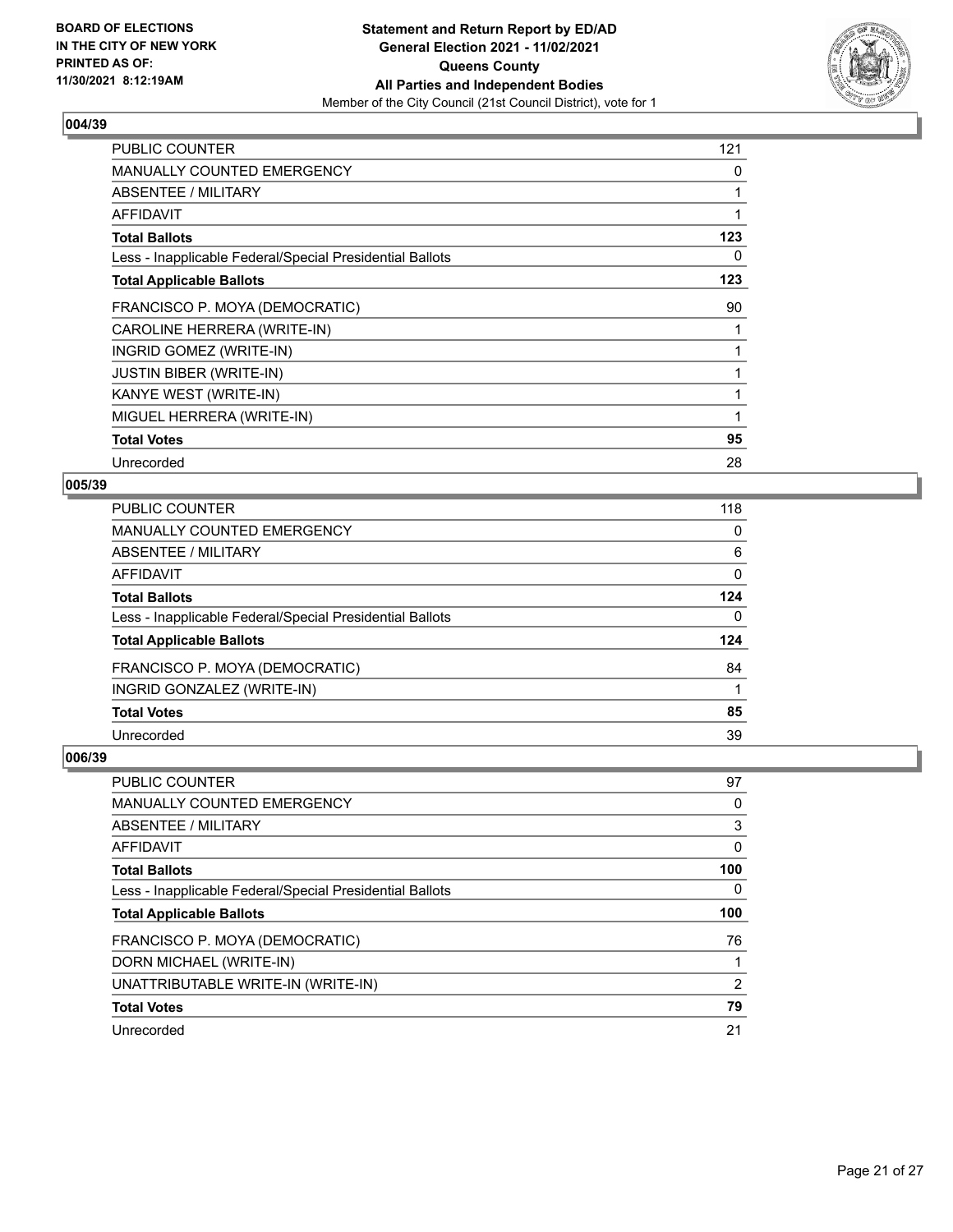

| <b>PUBLIC COUNTER</b>                                    | 185            |
|----------------------------------------------------------|----------------|
| <b>MANUALLY COUNTED EMERGENCY</b>                        | $\Omega$       |
| ABSENTEE / MILITARY                                      | 8              |
| AFFIDAVIT                                                | $\overline{2}$ |
| <b>Total Ballots</b>                                     | 195            |
| Less - Inapplicable Federal/Special Presidential Ballots | 0              |
| <b>Total Applicable Ballots</b>                          | 195            |
| FRANCISCO P. MOYA (DEMOCRATIC)                           | 140            |
| JULIAN LITA (WRITE-IN)                                   |                |
| UNATTRIBUTABLE WRITE-IN (WRITE-IN)                       |                |
| <b>Total Votes</b>                                       | 142            |
| Unrecorded                                               | 53             |

#### **008/39**

| PUBLIC COUNTER                                           | 107      |
|----------------------------------------------------------|----------|
| <b>MANUALLY COUNTED EMERGENCY</b>                        | 0        |
| ABSENTEE / MILITARY                                      | 5        |
| AFFIDAVIT                                                |          |
| <b>Total Ballots</b>                                     | 113      |
| Less - Inapplicable Federal/Special Presidential Ballots | $\Omega$ |
| <b>Total Applicable Ballots</b>                          | 113      |
| FRANCISCO P. MOYA (DEMOCRATIC)                           | 63       |
| ALAN STEVE JARA (WRITE-IN)                               |          |
| JIMMY DIAZ REYES (WRITE-IN)                              |          |
| JOSEPH A PEREZ (WRITE-IN)                                |          |
| <b>Total Votes</b>                                       | 66       |
| Unrecorded                                               | 47       |

| PUBLIC COUNTER                                           | 133 |
|----------------------------------------------------------|-----|
| <b>MANUALLY COUNTED EMERGENCY</b>                        | 0   |
| ABSENTEE / MILITARY                                      |     |
| AFFIDAVIT                                                |     |
| <b>Total Ballots</b>                                     | 141 |
| Less - Inapplicable Federal/Special Presidential Ballots | 0   |
| <b>Total Applicable Ballots</b>                          | 141 |
| FRANCISCO P. MOYA (DEMOCRATIC)                           | 98  |
| <b>Total Votes</b>                                       | 98  |
| Unrecorded                                               | 43  |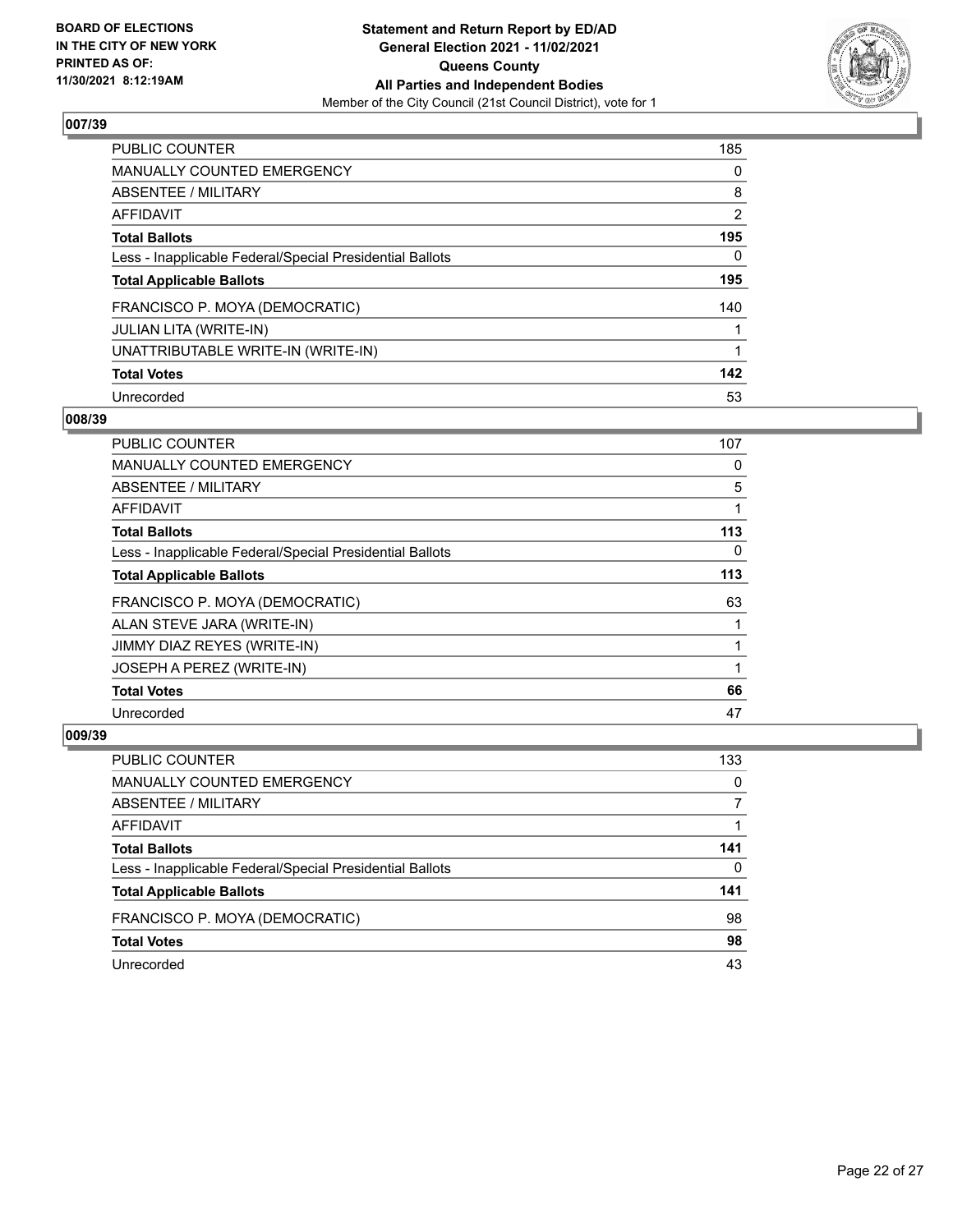

| PUBLIC COUNTER                                           | 125              |
|----------------------------------------------------------|------------------|
| MANUALLY COUNTED EMERGENCY                               | 0                |
| ABSENTEE / MILITARY                                      | 6                |
| AFFIDAVIT                                                | 0                |
| <b>Total Ballots</b>                                     | 131              |
| Less - Inapplicable Federal/Special Presidential Ballots | 0                |
| <b>Total Applicable Ballots</b>                          | 131              |
| FRANCISCO P. MOYA (DEMOCRATIC)                           | 101              |
| INGRID GOMEZ (WRITE-IN)                                  |                  |
| <b>Total Votes</b>                                       | 102 <sub>1</sub> |
| Unrecorded                                               | 29               |

#### **012/39**

| <b>PUBLIC COUNTER</b>                                    | 121            |
|----------------------------------------------------------|----------------|
| MANUALLY COUNTED EMERGENCY                               | 0              |
| ABSENTEE / MILITARY                                      | 3              |
| <b>AFFIDAVIT</b>                                         | $\overline{2}$ |
| <b>Total Ballots</b>                                     | 126            |
| Less - Inapplicable Federal/Special Presidential Ballots | 0              |
| <b>Total Applicable Ballots</b>                          | 126            |
| FRANCISCO P. MOYA (DEMOCRATIC)                           | 103            |
| CHRISTOPHER MANTE (WRITE-IN)                             |                |
| <b>Total Votes</b>                                       | 104            |
| Unrecorded                                               | 22             |

| PUBLIC COUNTER                                           | 234          |
|----------------------------------------------------------|--------------|
| MANUALLY COUNTED EMERGENCY                               | 0            |
| <b>ABSENTEE / MILITARY</b>                               | 15           |
| <b>AFFIDAVIT</b>                                         | 3            |
| <b>Total Ballots</b>                                     | 252          |
| Less - Inapplicable Federal/Special Presidential Ballots | 0            |
| <b>Total Applicable Ballots</b>                          | 252          |
| FRANCISCO P. MOYA (DEMOCRATIC)                           | 206          |
| CARA DUNE (WRITE-IN)                                     | 1            |
| DUDLEY STEWART (WRITE-IN)                                | 1            |
| HIRAM MONSERRATE (WRITE-IN)                              | 1            |
| MICKEY MOUSE (WRITE-IN)                                  | $\mathbf{1}$ |
| SRANNE ADLER (WRITE-IN)                                  | 1            |
| UNATTRIBUTABLE WRITE-IN (WRITE-IN)                       | 4            |
| <b>Total Votes</b>                                       | 215          |
| Unrecorded                                               | 37           |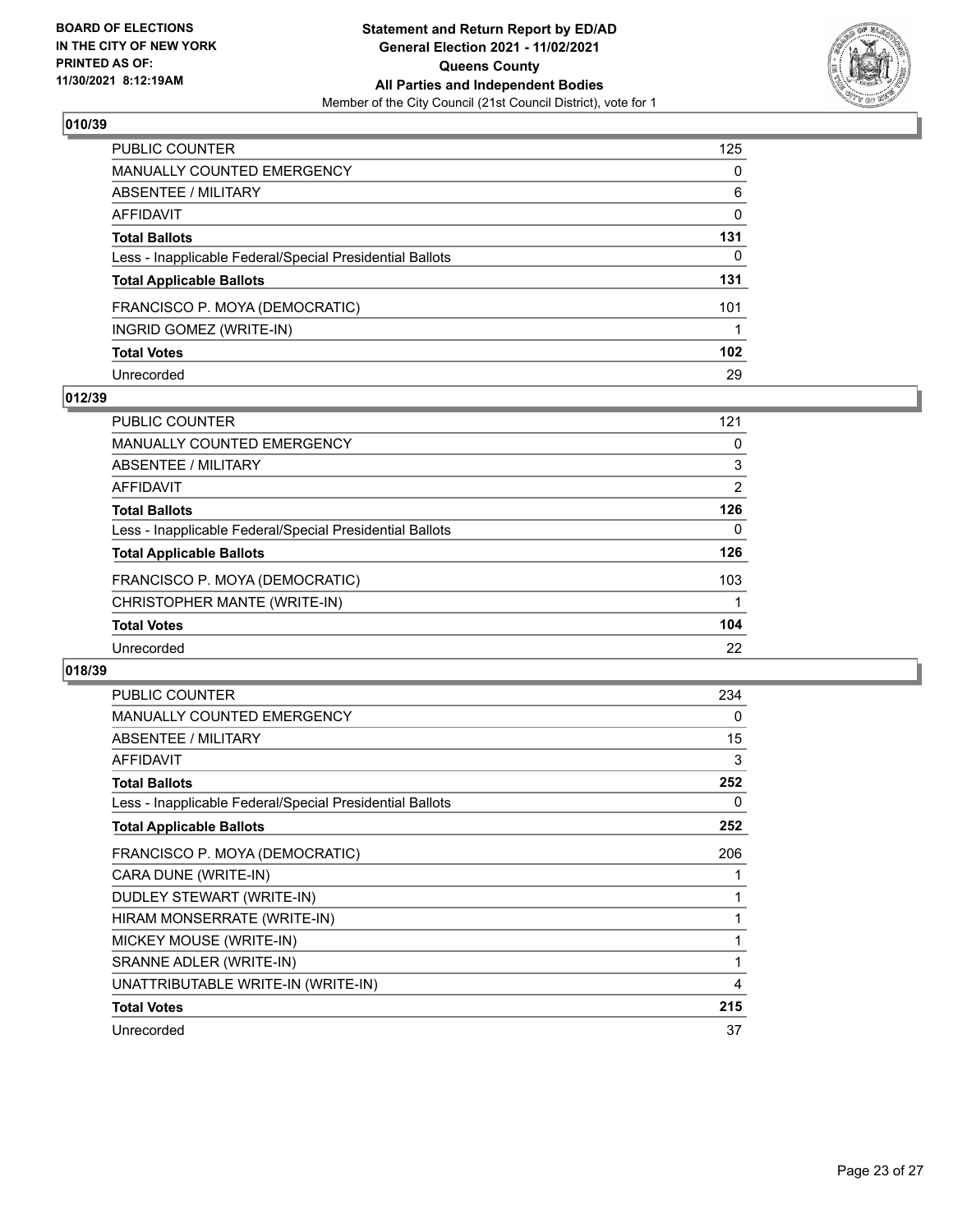

| PUBLIC COUNTER                                           | 36           |
|----------------------------------------------------------|--------------|
| <b>MANUALLY COUNTED EMERGENCY</b>                        | $\Omega$     |
| ABSENTEE / MILITARY                                      | $\mathbf{0}$ |
| AFFIDAVIT                                                | $\mathbf{0}$ |
| <b>Total Ballots</b>                                     | 36           |
| Less - Inapplicable Federal/Special Presidential Ballots | $\mathbf{0}$ |
| <b>Total Applicable Ballots</b>                          | 36           |
| FRANCISCO P. MOYA (DEMOCRATIC)                           | 28           |
| <b>Total Votes</b>                                       | 28           |
| Unrecorded                                               | 8            |

#### **052/39**

| PUBLIC COUNTER                                           | 120 |
|----------------------------------------------------------|-----|
| <b>MANUALLY COUNTED EMERGENCY</b>                        | 0   |
| ABSENTEE / MILITARY                                      | 5   |
| AFFIDAVIT                                                | 0   |
| <b>Total Ballots</b>                                     | 125 |
| Less - Inapplicable Federal/Special Presidential Ballots | 0   |
| <b>Total Applicable Ballots</b>                          | 125 |
| FRANCISCO P. MOYA (DEMOCRATIC)                           | 89  |
| INGRID GOMEZ (WRITE-IN)                                  |     |
| UNATTRIBUTABLE WRITE-IN (WRITE-IN)                       |     |
| <b>Total Votes</b>                                       | 91  |
| Unrecorded                                               | 34  |
|                                                          |     |

| PUBLIC COUNTER                                           | 83       |
|----------------------------------------------------------|----------|
| <b>MANUALLY COUNTED EMERGENCY</b>                        | $\Omega$ |
| ABSENTEE / MILITARY                                      | 2        |
| AFFIDAVIT                                                | $\Omega$ |
| <b>Total Ballots</b>                                     | 85       |
| Less - Inapplicable Federal/Special Presidential Ballots | $\Omega$ |
| <b>Total Applicable Ballots</b>                          | 85       |
| FRANCISCO P. MOYA (DEMOCRATIC)                           | 64       |
| <b>Total Votes</b>                                       | 64       |
| Unrecorded                                               | 21       |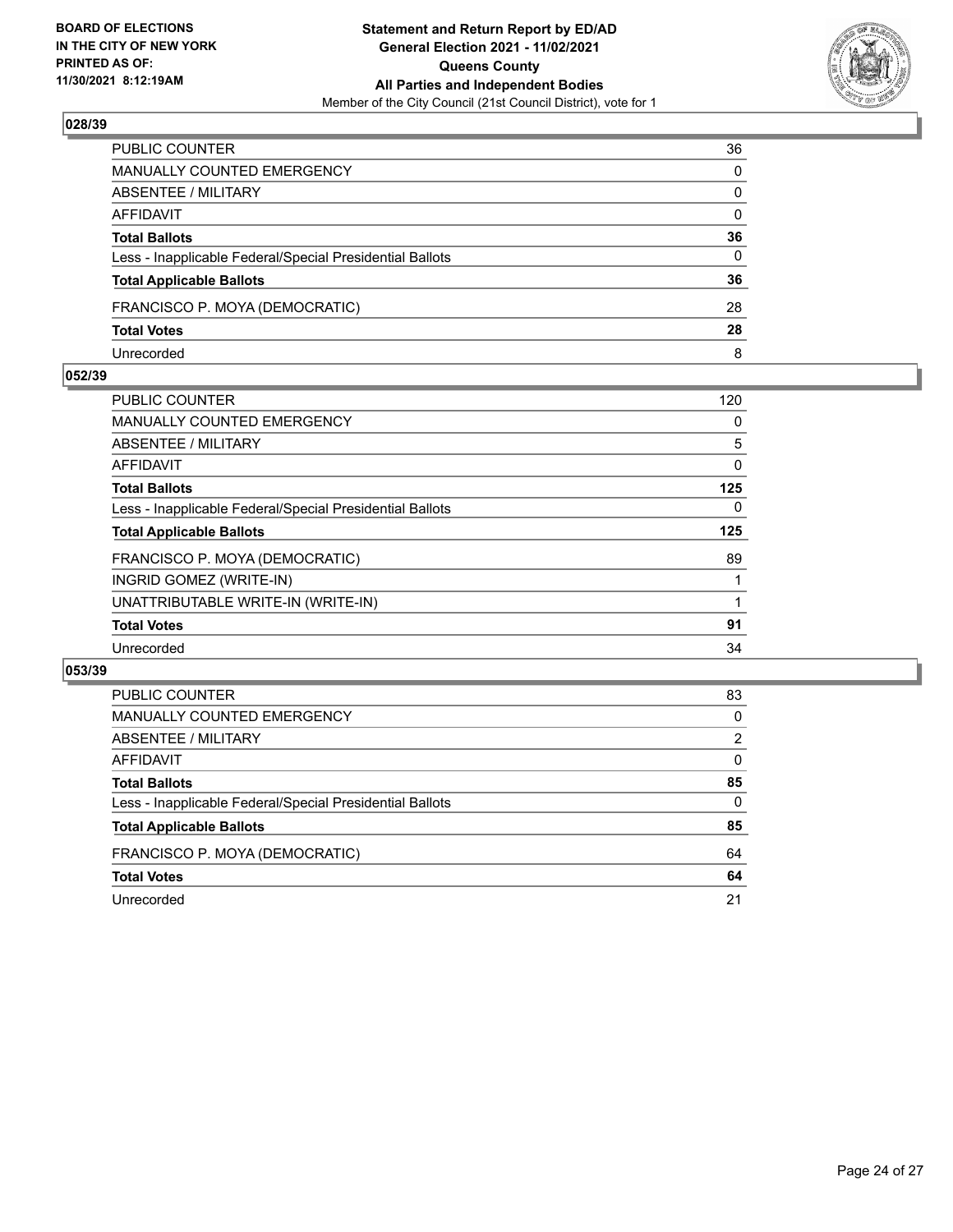

| <b>PUBLIC COUNTER</b>                                    | 81       |
|----------------------------------------------------------|----------|
| <b>MANUALLY COUNTED EMERGENCY</b>                        | 0        |
| ABSENTEE / MILITARY                                      | 8        |
| AFFIDAVIT                                                | $\Omega$ |
| <b>Total Ballots</b>                                     | 89       |
| Less - Inapplicable Federal/Special Presidential Ballots | $\Omega$ |
| <b>Total Applicable Ballots</b>                          | 89       |
| FRANCISCO P. MOYA (DEMOCRATIC)                           | 72       |
| JOHN A. TOBACCO JR. (WRITE-IN)                           |          |
| <b>Total Votes</b>                                       | 73       |
| Unrecorded                                               | 16       |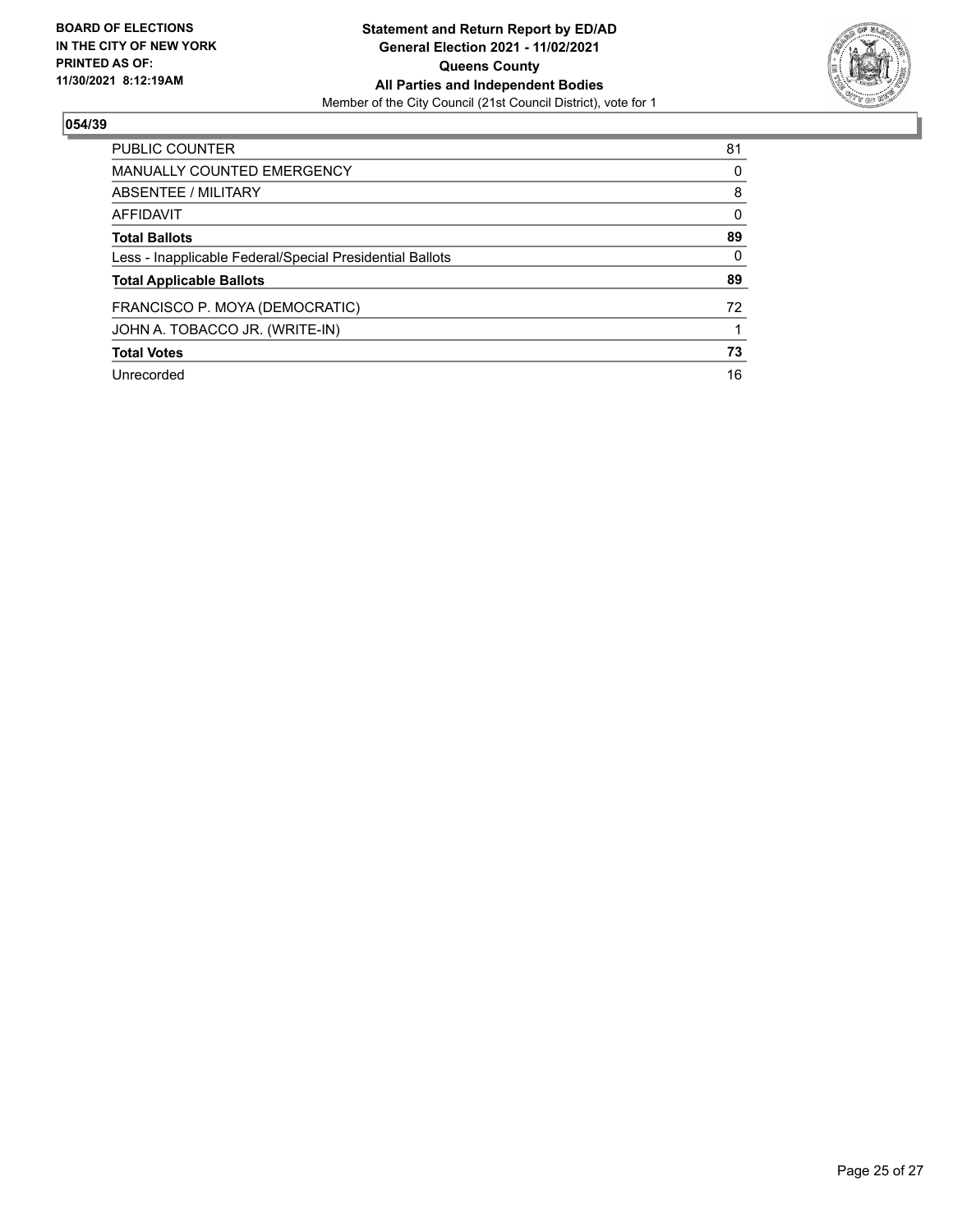

**055/40 COMBINED into: 074/27**